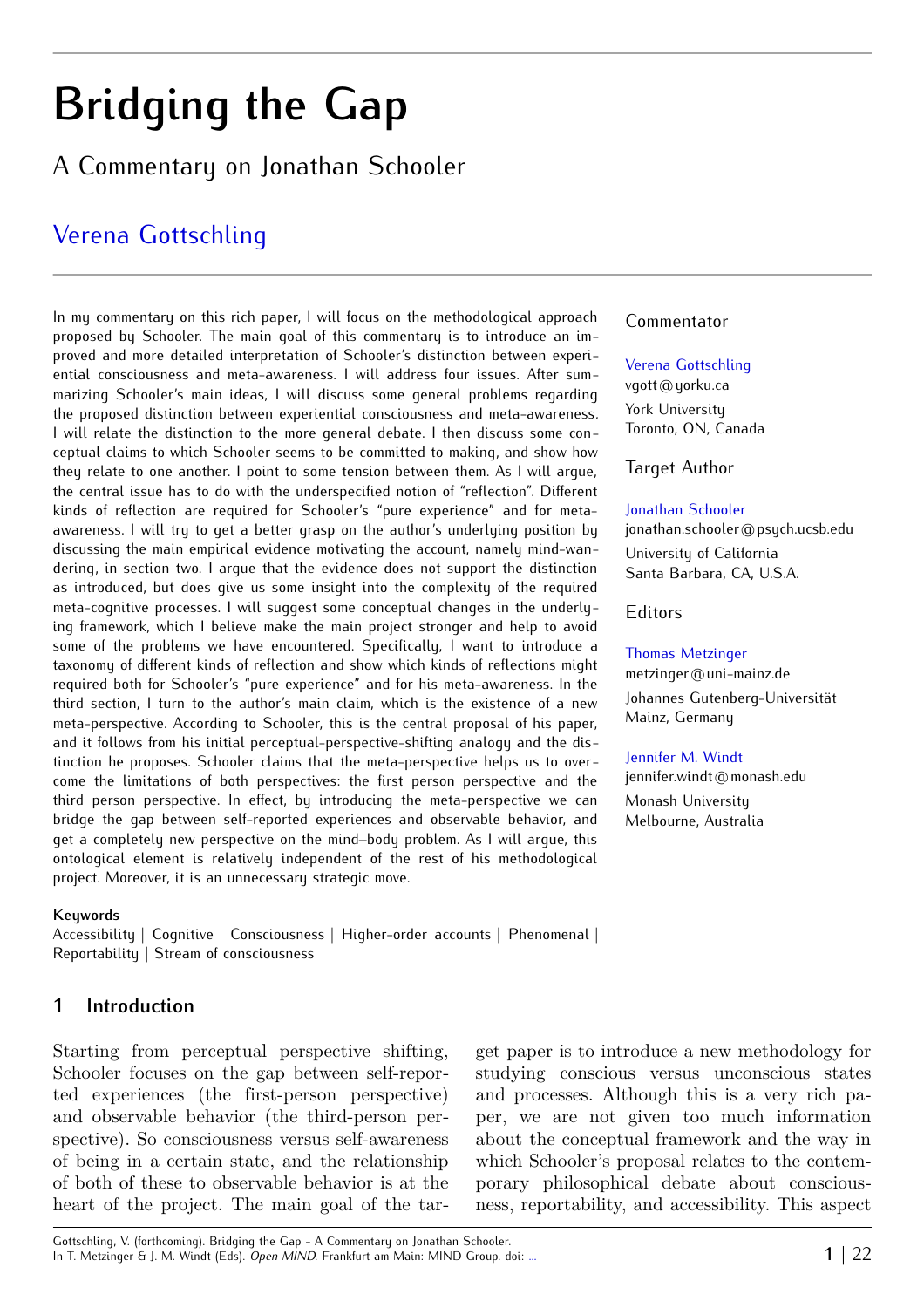will be my focus: the relationship between philosophical theories of consciousness and Schooler's account.

[Schooler'](#page-21-2)s [\(this](#page-21-2) [collection\)](#page-21-2) project uses the combined strategy of self-reports, observable behavior, and physiological measurements of the body: a "trust but verify" (p. 8) approach to reports of subjects' experience. He is interested in:

> the relationship between people's belief about their experience and empirical indices of their *underlying mental states*. [..] Moreover, the theory of the intermittent and imperfect *nature of meta-awareness as a re-representation of experience* […] provides a scaffold for conceptualizing the situations in which *beliefs and underlying experience converge and diverge*. (p. 19, emphasis added)

Though it sounds at the beginning as if Schooler is making a claim about internal states in general in general, it quickly becomes clear that he indeed makes a claim about the personal-level, or conscious internal states. In so doing, he transitions from internal states to a certain kind of internal state—a conscious one. Later in the paper we find similar transitions: first we find a statement that can be interpreted as talking about all internal states, or verbally reportable knowledge of one's states, but then he immediately makes a statement about the underlying experience. For example, he informs us that in mind-wandering we can "identify situations in which all evidence suggests people are routinely lacking in their current *knowledge of their on-going mental states*" [\(Schooler](#page-21-2) [this](#page-21-2) [collection,](#page-21-2) p. 19, emphasis added). A little later we find a statement about experience, thus knowledge or beliefs about *conscious* states:

> In short, a strong case can be made for the value of using 3rd person science to inform not only our understanding of people's beliefs about their experience, but also to discern when those beliefs are likely to be accurate and when they may be inaccurate or incomplete. [\(Schooler](#page-21-2) [this](#page-21-2) [collection,](#page-21-2) p. 20, emphasis added)

A similar transition from a statement about internal states to a statement about conscious internal states, which as a result can be reported, can also found slightly earlier:

> by using various reasonable markers of people's internal states we have been able to examine the conditions under which people's reports are more or less likely to be aligned with their experience. [\(Schooler](#page-21-2) [this](#page-21-2) [collection,](#page-21-2) p. 19, emphasis added)

<span id="page-1-3"></span>To summarize, it seems that "what is going on in someone's mind", in Schooler's terminology, refers to the conscious mind. His approach loc-ates him in a group of thinkers<sup>[1](#page-1-0)</sup> who challenge the notion of accurate reportability, or who challenge access as the main criterion for conscious experience. There is a very active contemporary dispute between defenders of what have been dubbed cognitive accounts of consciousness and proponents of non-cognitive accounts [\(Overgaard](#page-21-0) & [Grünbaum](#page-21-0) [2011\)](#page-21-0). Opponents of cognitive approaches associate consciousness with cognitive functions like controlled processing, working memory, selective attention, or some network of different cognitive processes.<sup>[2](#page-1-1)</sup> Because of this association, these functions can be used to study consciousness from a thirdperson perspective. In contrast, non-cognitive approaches assume that consciousness cannot be operationalized in terms of cognitive function. Consequently, these accounts dissociate consciousness from cognitive capacities. Which leaves us (typically) with just subjective criteria as acceptable for studying consciousness. Obviously Schooler's account is an example of a cognitive approach. In my opinion, this general dispute cannot be resolved by empirical evidence because neither of these approaches can be empirically falsified, or at least the empirical evidence can in principle be explained both ways in essence we have a clash of intuitions, and the evidence can be interpreted as supporting op-posing views.<sup>[3](#page-1-2)</sup> However, the approach one favors

- <span id="page-1-1"></span>2 See [Overgaard](#page-21-0) & [Grünbaum \(2011\)](#page-21-0); [Block \(2011\)](#page-20-2); [Cohen](#page-20-1) & [Dennett](#page-20-1)
- [\(2011\)](#page-20-1); [Kouider](#page-20-0) [et al. \(2010\)](#page-20-0).

Gottschling, V. (forthcoming). Bridging the Gap - A Commentary on Jonathan Schooler. In T. Metzinger & J. M. Windt (Eds). *Open MIND*. Frankfurt am Main: MIND Group. doi: [...](http://dx.doi.org/...) **2** | 22

<span id="page-1-0"></span><sup>1</sup> See for example [Seth](#page-21-1) [et al. \(2005\)](#page-21-1), who presented a proposal close in spirit.

<span id="page-1-2"></span><sup>3</sup> See the debate about alternative explanations of the findings of atypical perceptual conditions (for example of the Sperling paradigm) in the references above.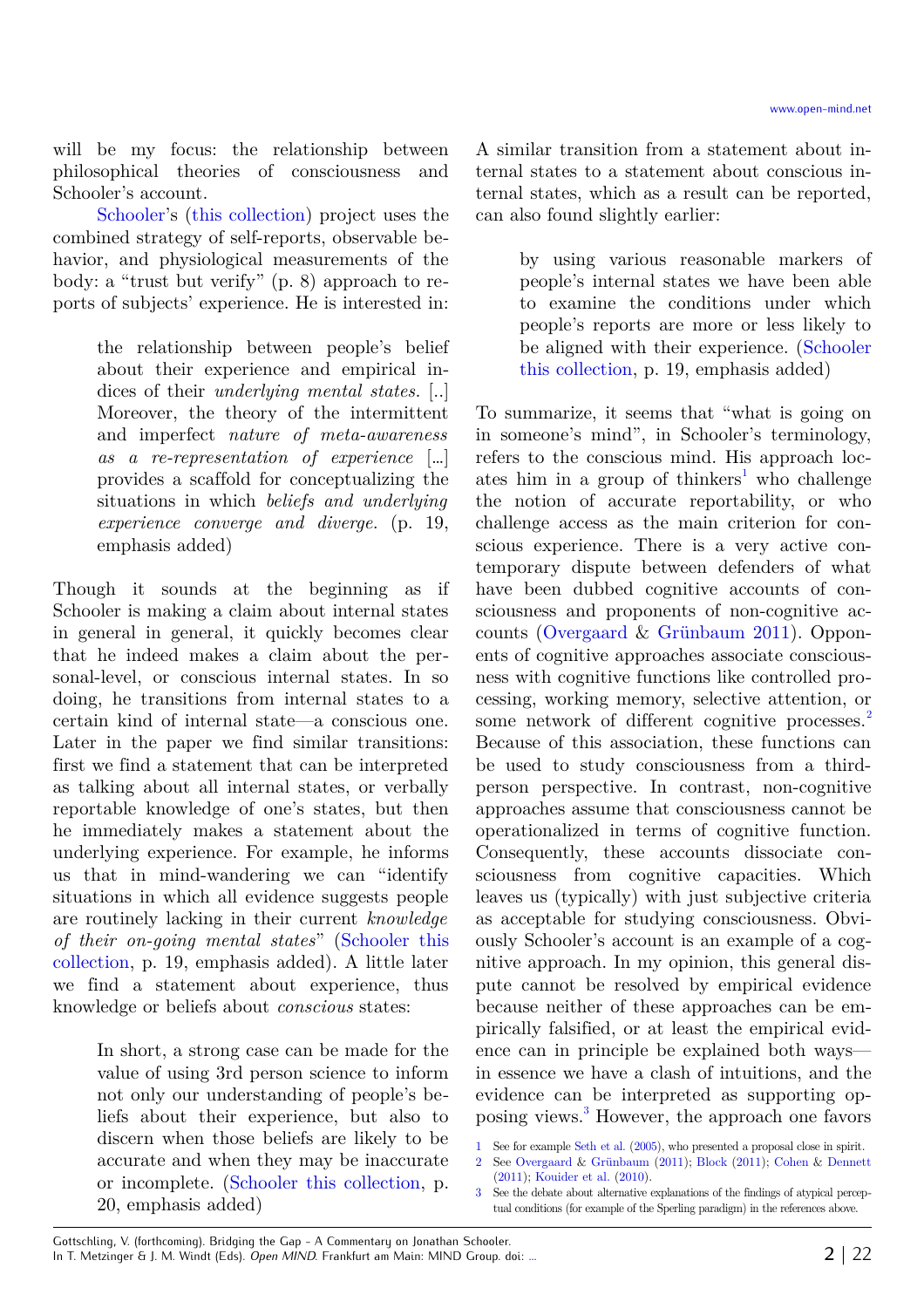will obviously determine one's criteria of consciousness, the experimental methodology used, and, consequently, one's findings. Nonetheless, I do not want to go too much into this very wide dispute, partly because I think it would be rather fruitless.<sup>[4](#page-2-0)</sup> So for the purposes of this commentary, I will focus on issues *within* cognitive approaches alongside Schooler's cognitive account. But the objections against cognitive accounts of consciousness in general are issues that Schooler, given his introduction of a cognitive methodological approach for studying consciousness, potentially needs to address.

By using mind-wandering as his main example, Schooler then proposes a list of criteria that—so the idea goes—might help us to get a better grasp on the conscious experience, and not just conscious states to which we attend or states of which we are meta-aware. This underlying conceptual distinction turns out to be essential for Schooler's overall project.

One way of interpreting Schooler's account is to see it as a combination of a number of claims, which is evident in the quote above. He himself, right after introducing the distinction, argues that the two cases come apart in mindreading, and the fact that "people routinely shift perspective (from simply experiencing to attempting to re-represent their experience to themselves) provides the foundation for a framework of scientifically investigating first person perspective" [\(Schooler](#page-21-2) [this](#page-21-2) [collec](#page-21-2)[tion,](#page-21-2) p. 9). The implicit *main argument of the paper* can be reconstructed in the following way:

<span id="page-2-5"></span><span id="page-2-1"></span>(1) Schooler introduces a conceptual distinction between *experience* and *meta-qwareness* as a re-representation of experience.

<span id="page-2-2"></span>(2) He then presents empirical evidence that this conceptual distinction corresponds to reality, in mind-wandering and other cases.

<span id="page-2-3"></span>(3) He then uses this evidence to suggest a general list of testable features for those interested in the empirical investigation of consciousness. The last issue is particularly important: in effect, Schooler suggests replacing the classical testable criterion for consciousness, (oral) reportability, or accessibility to introspection, by several criteria, which are testable and available from the third-person perspective.

<span id="page-2-4"></span>(4) He claims that this gives us a principled new way of reconciling the tension between the first- and third-person perspective by introducing a higher meta-perspective, an ontological claim; in essence, this meta-perspective allows for a new strategy to solve the mind-body problem. We are promised the above-mentioned new "framework for scientifically investigating first-person experience" [\(Schooler \(this](#page-21-2) [collection,](#page-21-2) p. 9) resulting from the analogy of perspective shifting.

# **2 The revised view**

There is much more in the target paper than I have mentioned here. For the purposes of this commentary, I will focus on four issues related to the general issue of consciousness, which then result in the presentation of a revised version of the author's account. Now that I have summarized what I take to be the author's most important ideas, I will discuss some general problems the underlying distinction seems to bring with it. This section receives my main attention. I will try to localize the distinction within theories of consciousness. I then discuss some underlying conceptual claims to which Schooler is committed to making, and show how they relate to one another. I will point out that there is serious tension between them. In the second section, I will discuss in more detail the main empirical evidence that motivates the account mind-wandering—, and introduce the proposed criteria. My epistemic goals in the commentary are, first, to determine the exact relationship between the initial distinction, the evidence presented, and the proposed list of criteria. Second, to discuss of how we should evaluate certain criteria, and what they tell us about underlying concepts of meta-awareness, access, and reflection. Third, to gain some insight into the relationship between one's position regarding the mind–body problem and the suggestion

Gottschling, V. (forthcoming). Bridging the Gap - A Commentary on Jonathan Schooler. In T. Metzinger & J. M. Windt (Eds). *Open MIND*. Frankfurt am Main: MIND Group. doi: [...](http://dx.doi.org/...) **3** | 22

<span id="page-2-0"></span><sup>4</sup> By this I mean that the evidence does not allow us to rule out the whole class of cognitive versus non-cognitive accounts. I think however, that certain accounts within theses classes are vulnerable to evidence; for example, explicit accessibility accounts [\(Prinz](#page-21-3) [2012\)](#page-21-3) seem to have a lot less room to maneuver. But as a debate between cognitive versus non-cognitive accounts, the possibilities for interesting general insights seem limited.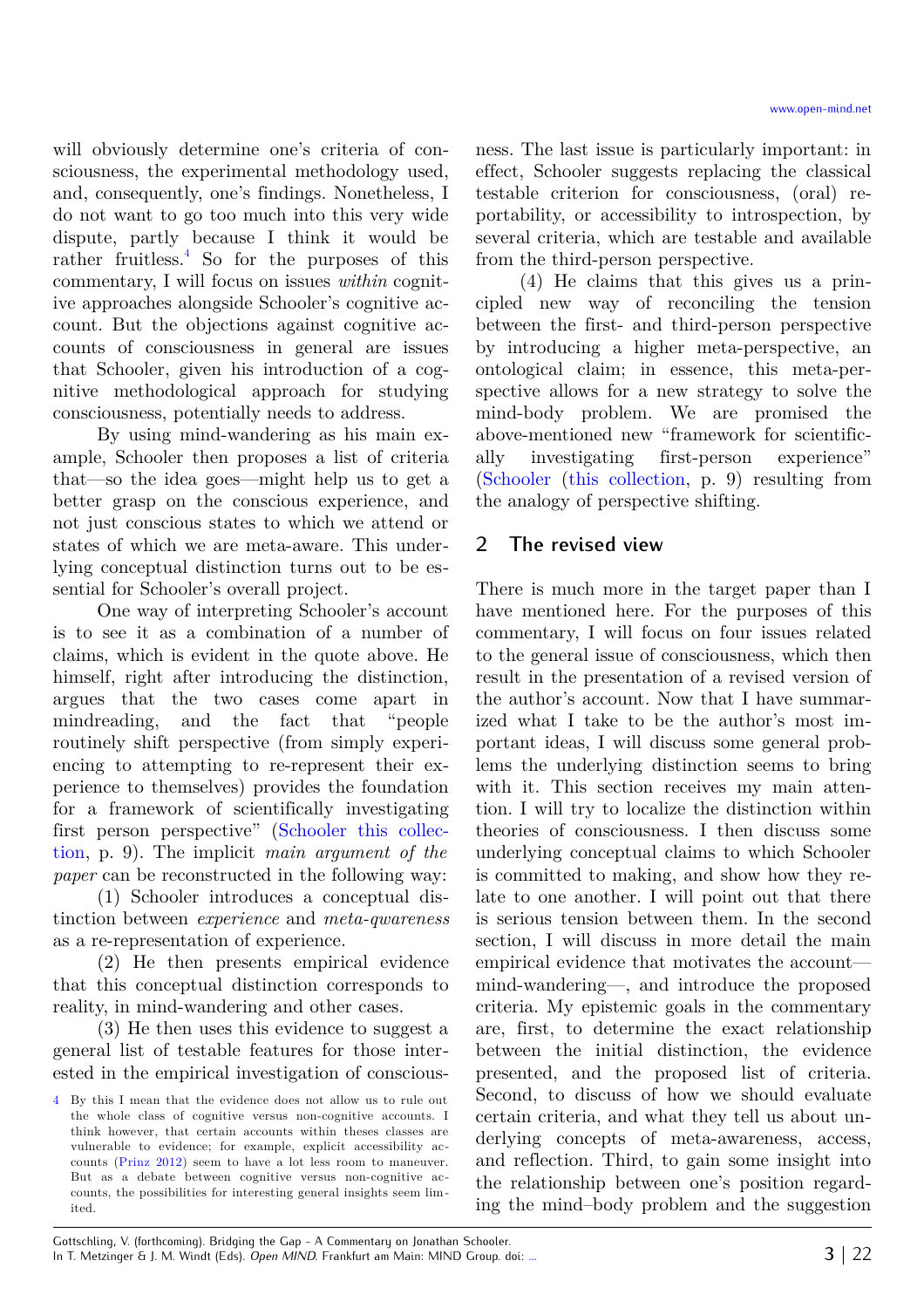the author draws from his perceptual perspective shifting analogy. According to Schooler, this is the central proposal of his paper; he claims the existence of a new-meta-perspective, which helps to overcome the limitations of both perspectives and thereby solves the mind–body problem. As I shall argue, this element is relatively independent from the rest of the project. Moreover, I think it weakens the main project.

As a positive contribution, I will suggest some conceptual changes of the underlying framework. The changes I will suggest include giving up some claims and revising others. I think these changes make the main project, which I take to be a methodological strategy for studying consciousness, stronger. They also help to avoid some problems we encountered in the discussion of the main argument. I also suggest a finer-grained specification of different kinds of reflection and taking stock. This will help to give us a better understanding of meta-cognition in general as well as of consciousness and awareness of being in a certain state as distinct phenomena. I take this to be a driving idea in Schooler's initial distinction.

#### **3 The category of "conscious but unaccessed" states**

Traditionally, we find a distinction in the literature between two categories: on the one hand conscious experiences, states, and processes to which subjects have access, and on the other hand unconscious processes to which they do not have access [\(Cohen](#page-20-1) & [Dennett](#page-20-1) [2011\)](#page-20-1). According to this general picture, access to these states and processes then includes in many cases accurate reportability, which is the reason why reportability, or accessibility to introspection, is central to any judgment about conscious states. But access can also be understood more broadly: not all access is conscious itself, and not all access results in behavioral or verbal reportability.

In general, if we have a conscious state and a corresponding unconscious state, there are two possibilities for how the two can differ.<sup>[5](#page-3-0)</sup>

The first option is that the representational content of a state determines the experience, at least in part, so that both states differ in content. My conscious belief that my partner is cheating on me has a different representational content than the corresponding unconscious belief. These accounts are first-order accounts. The second option is that the states have identical representational content, but there is a difference in kind in the way in which they are embedded in the system—in philosophical jargon, the functional role that each state plays differs. According to this position, my conscious and unconscious suspicious beliefs that my partner is cheating on me are two states with the same content—expressed in the that-clause but the conscious belief causes different internal states and different behavior to my unconscious belief. For example, in the conscious case, I will have the conscious thought that he is not treating me respectfully, and I might verbally confront him right away; in the second, unconscious case, neither of these activities will happen.

The first option is consistent with the standard view of what determines a difference in experience. However, it has a disadvantage: we cannot explain why the two states "correspond" unless there is some significant semantic overlap between them. The functional role view has the advantage that it can explain the similarity between the two states, but the disadvantage that we need an explanation of what exactly it is that makes a state conscious, and we have to show *why* this difference results in a difference in experience.

Schooler seems to opt for the content or rep-resentational view. Picking up Dennett's idea<sup>[6](#page-3-1)</sup> that people can be inaccurate about their own mental going-ons and internal states, Schooler concludes that, at least in some situations, external observers can have better insight into a subject's experience than the subject themselves (p. 8). However, as we saw in the quotes above, Schooler seems to interpret the internal states in question as conscious internal states.

This is consistent with the idea that the access to internal states changes the content of

<span id="page-3-0"></span><sup>5</sup> Of course hybrids are possible, so we might have combinations of functional differences and differences in content. I take [Tye \(1995\)](#page-21-4) to defend such an account.

<span id="page-3-1"></span><sup>6</sup> See [Schooler \(this](#page-21-2) [collection\)](#page-21-2), p. 8.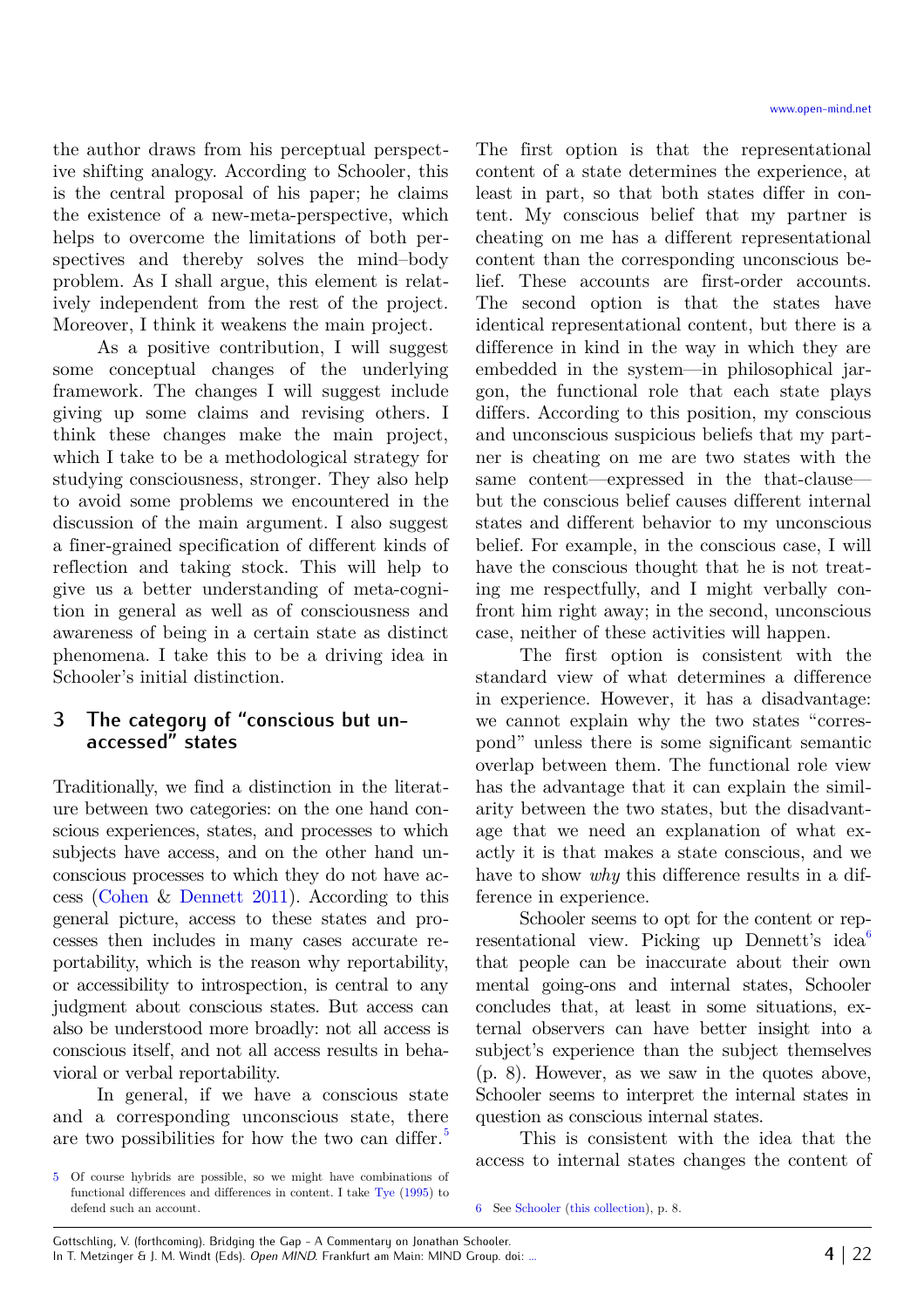the state, i.e., the content view: accessing a state changes the content of the state. Since the content determines the experience, the experience of a non-accessed and an accessed state differ. Understood this way, Schooler's criteria give us opportunities to know *better* than the subject himself what he consciously experiences. Access and the reports of subjects about their experience, and the experience itself can come apart. If this is right, it would be unexpected and not what the commonsense understanding of conscious states predicts. As for the first aspect, Schooler believes that mind-wandering gives us an empirical case, where accessing (in the sense of attending to) a process or state changes that very state.

## **3.1 The general distinction between conscious experience and metaawareness**

I will start with a discussion of the motivation for the distinction (see [p. 3\)](#page-2-1), and some general problems we seem to invite if we accept this distinction. Schooler, and with him others, presuppose that conscious experience and accessibility can come apart; moreover, there is an experience *before* it is accessed. In other words, we postulate a third category, besides conscious and unconscious states: there are now "conscious but not accessed" states. These thoughts seem to be in line with other considerations in this debate, which propose a new category of phenomenal consciousness with no access [\(Block](#page-20-2) [2011;](#page-20-2) [Lamme](#page-20-3) [2003\)](#page-20-3).

Schooler distinguishes between simply "having experiences", which he calls that *experiential consciousness*, and explicitly "taking stock" or re-representing this experience, which he calls *meta-awarene*ss or *meta-consciousness* [\(Schooler](#page-21-5) [2002,](#page-21-5) p. 339). Meta-consciousness then, is "defined as the intermittent explicit rerepresentation of the contents of consciousness" [\(2002,](#page-21-5) p. 339), while a later he says it is "knowing that one is having that experience" [\(2002,](#page-21-5) p. 339). So meta-awareness is about a certain kind of access.

Because we can clearly distinguish both, mind-wandering seems an excellent empirical candidate for the study of consciousness. At one point we notice our mind-wandering; but *what* we notice, the mind-wandering itself, occurs earlier. In the meta-aware case, we re-represent the former state; in order to do this, we access it by re-representing it, and we "take stock". Then the subject becomes meta-aware of the state, and we know that we are in this state, but this very process changes the content. Our experience of mind-wandering is different once we become meta-aware that we are mind-wandering.

But this seems conceptually puzzling. Access and (verbal) reportability are clearly not the same, such that missing (verbal) reportability cannot not be equated with general lack of access, especially at the subpersonal level. With knowledge, reflection, re-representation and meta-awareness, as well as meta-consciousness, we get additional and differing concepts. First, often "knowledge" is used as something that is itself conscious. Is the idea that we are aware only of the mindwandering, or also of our knowledge that we are mind-wandering? The author alternates between both phrases. But both claims differ. I can be aware of an experience without being aware of my knowledge that I have this experience. The latter includes a meta-level of a different kind. While the first contains a metaprocess regarding the experience, the second is a meta-process referring to a propositional state, knowledge, *of* the experience. As a result I am aware of being in the state and not just of the experience. Moreover, reflection is a vague term. How exactly do we reflect on a state, process, or content of a state? What exactly does this entail? So the question is: what is meta-awareness and what distinguishes it from simple awareness? Finally, re-representation is mentioned, yet another concept used to characterize meta-awareness. Without further explanation, re-reflection seems a very broad and vague concept that would include all kinds of re-represented contents. Do most of these occur unconsciously, as certain kinds of functional accounts, higher-order accounts, predict [\(Jackendoff](#page-20-4) [1987;](#page-20-4) [Rosenthal](#page-21-6) [2005\)](#page-21-6)? How is something re-represented? How exactly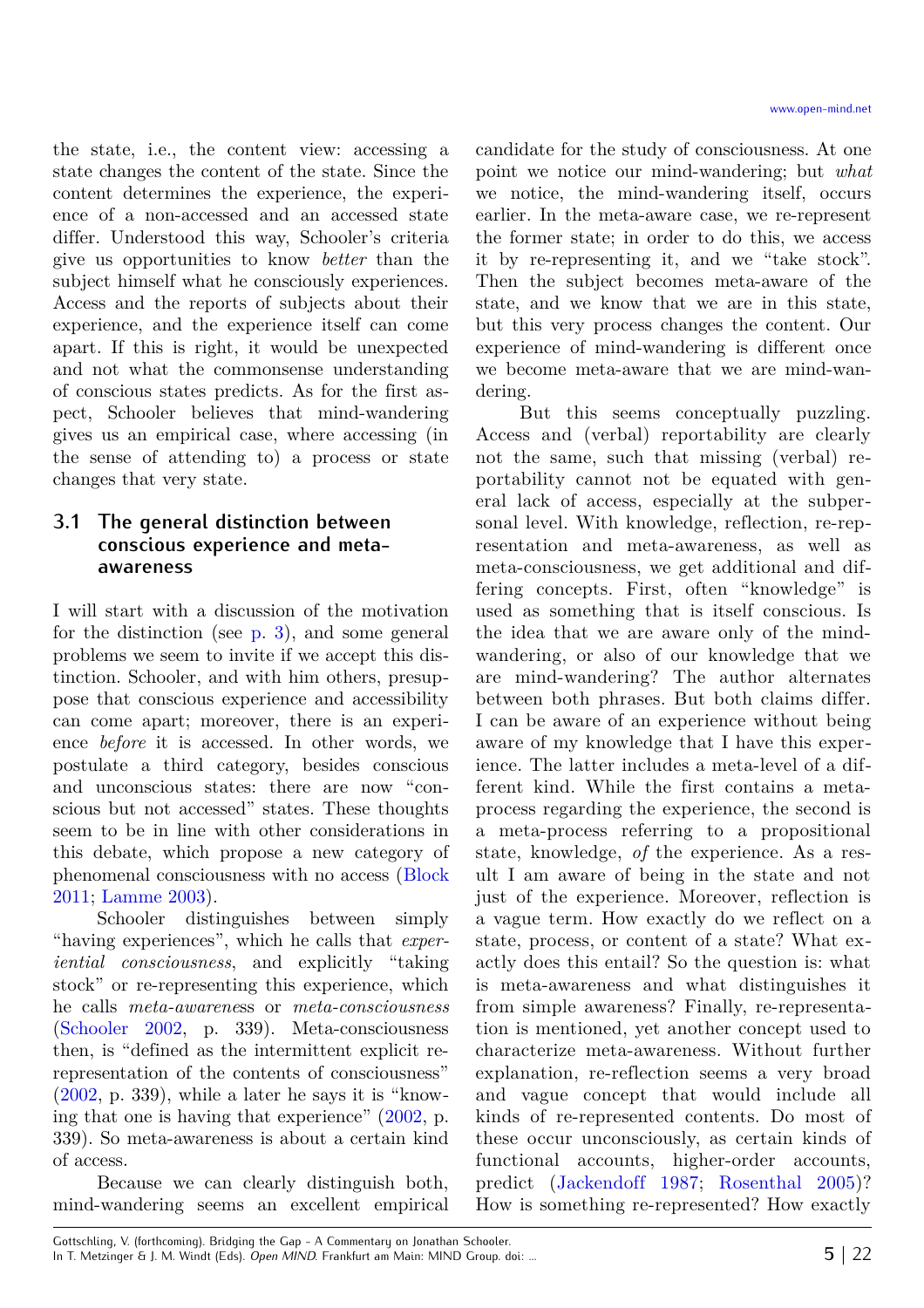do the represention and the re-representation relate to one another?

The question of which types of neural processes might be sufficient for awareness is highly controversial in current debate, as is whether there can be any awareness of a state without access (see the exchange between [Fahrenfort](#page-20-6) & [Lamme](#page-20-6) [2012](#page-20-6) and [Cohen](#page-20-1) & [Dennett](#page-20-1) [2011,](#page-20-1) [2012\)](#page-20-5). Relatedly, the status of local recurrences is debated. Block and Lamme argue that there are perceptual cases in which subjects do not attend to a stimulus (in change blindness, inattentional blindness, and attentional blink) and as a result are not able to report the presence of the stimulus. They might nonetheless be phenomenally conscious of the stimulus because it induces local recurrence in perceptual brain regions. As a result, a subject's reports are not to be trusted in all cases: subjects could be conscious of stimuli even when they themselves deny it. This sounds very close in spirit to Schooler's idea. However, Schooler doesn't tell us how his account, and pure mind-wandering versus metaawareness of mind-wandering, relates to this debate.

Despite these unclear aspects, the underlying intuitive idea is clear: Schooler wants to distinguish phenomenally-conscious experience from a meta-level of consciousness, in the literature also referred to as meta-awareness, and sometimes as reflective awareness, reflexivity, or reflexive consciousness. But what exactly characterizes this meta-level remains unclear. We are simply not told, the used concepts seem vague, and, without further explanation, underspecified. But, of course, this does not imply that the main idea is not helpful, or that it is not possible to specify them.

However, Schooler seems to sympathize with Cohen and Dennett, so I take it that he thinks (like them), that awareness differs from behavioral reportability. However, Cohen and Dennett explicitly state that they do not see many reasons to think such conscious information exists before it is accessed [\(Cohen](#page-20-5) & [Den](#page-20-5)[nett](#page-20-5) [2012,](#page-20-5) p. 140). So they reject the very option, the third category, that Schooler wants to postulate. There seems to be a sharp tension between Schooler's distinction and his agreement with Cohen and Dennett's general approach: Whereas Cohen and Dennett argue that theories postulating inaccessible conscious states are intrinsically off-limits to investigation, Schooler not only defends an account along those lines, but also argues that his account gives us a solution strategy to overcome the tension between the first- and third-person. Obviously, there is a need for conceptual clarification of this highly original idea.

However, I think we can learn a few interesting things from this. First, we can rule out a very general understanding of reflection or meta-cognitive processes. Most theorists agree that part of what it is to be in a conscious state is to have a unified perspective on the world. So the possibility of distinguishing between me and the world, or a self, or some kind of self-consciousness is required as an indispensable part of conscious experiences of many kinds. One way of describing this is to say that experience includes some kind of categorization. In other words, it is a kind of meta-cognition on this highest and most general level. At least, we as humans keep track of this interdependence of action and perception/experience at the personal level. To mention a classical example, it seems very hard to experience pain if one doesn't classify something as painful, or without seeing it as painful *for me.* Indeed, some kind of evaluation, conscious or not, seems to be required for something to classify as pain; just as, in order to see something visually as a cow, we have to classify or categorize it as a cow [\(Dret](#page-20-7)[ske](#page-20-7) [1993\)](#page-20-7).

At first glance, an account like Schooler's cannot allow for this because the standard view requires meta-cognition for conscious experience. Experience is cognitively penetrable, such that knowledge about categories influences how we experience an object. In contrast, Schooler distinguishes both, and wants to allow for experience before (any?) meta-level involved. At least he talks sometimes as if meta-cognition in general is the issue when it comes to metaawareness of mind-wandering. When he talks about theory of mind and the areas involved in meta-cognition [\(Schooler](#page-21-2) [this collection,](#page-21-2) p. 17), he suspects that because certain meta-cognitive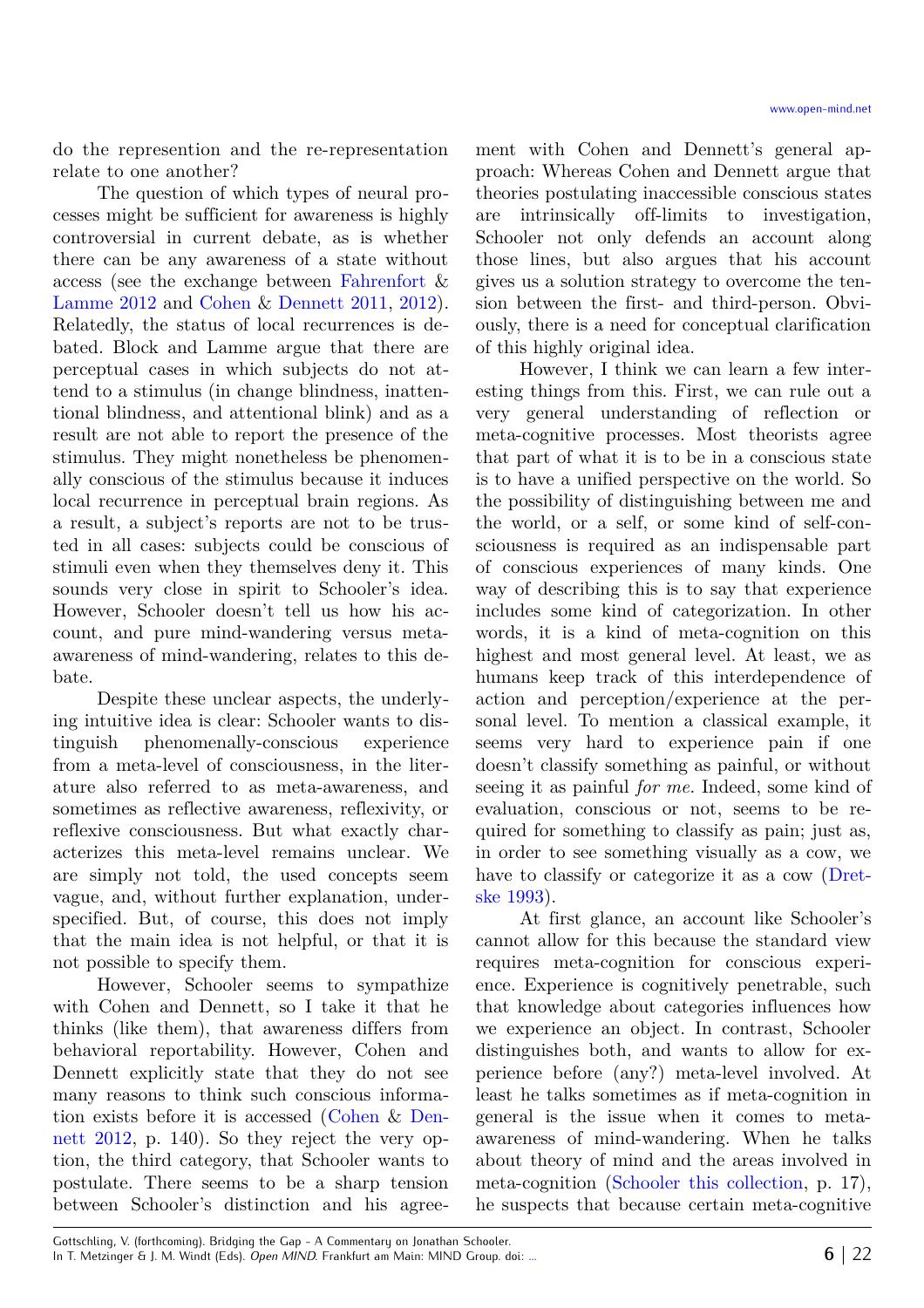processes and mind-wandering occupying both engage the same systems, specially the dorsal ACC and the anterior PFC, this might explain why it is so hard to catch oneself mind-wandering, i.e., to gain meta-awareness of mind-wandering. However, he notices that identity of brain regions does not imply a causal relationship, and that further research is necessary.

However, it would be hasty to conclude that Schooler cannot concede that meta-cognition can be involved in experience on his account. Though he talks frequently as if the issue were meta-cogniton in general, he is not committed to excluding *any kind of* meta-cognitive process. But what is needed is a differentiation between different kinds of meta-reflection or rerepresentation. Schooler needs to address the question of whether we see the same kind of meta-cognitive processes in different kinds of experiences, and how exactly this changes the experience. Interpreted this way, only a certain *kind* of meta-reflection or meta-cognition might establish meta-awareness. As I will show, this move avoids a number of other problems.

We know that experience depends on background knowledge, and that our knowledge and our classification processes change our experience in many cases. This seems to be the case not just in mind-wandering, Schooler's favorite example, but also in many other cases. What matters is not just how I classify a state or process; many other internal states and contextual factors influence experience. Let's assume that I am a big fan of Baroque music, but cannot stand twelve-tone music. I happen to blunder into a concert with music by Penderecki, and of course do not like what I hear. Simply by gazing at the program and learning that I am listening to Penderecki's Saint Luke Passion, which uses references to motives by Johann Sebastian Bach and is in a sense a homage to a well-known Bach piece, how I experience this piece of music might change. Chances are that I am still not able to hear the references to Bach and the coded references to passages in Lucas in the middle of all the dense tone clusters. But my belief that it is a homage to my beloved Bach will change my experience in general. Other states, beliefs, and emotions influence my auditory experience and make it, in this case, somehow more enjoyable.<sup>[7](#page-6-0)</sup> It is also well known that crossmodal influences change experience: ones taste experience changes with conflicting visual experience. So a pure strawberry juice tastes less like strawberry to us if it is colored blue, even if the juice itself is not altered.<sup>[8](#page-6-1)</sup> How we experience a certain wine depends on knowledge about price, how famous the winery is, and many situational aspects. In these examples, the real question seems to be how exactly our experience changes, and how do particular internal and external factors contribute to the change. What changes in how we rerepresent, and how fundamental is this change? And what is meant by these terms?<sup>[9](#page-6-2)</sup>

So Schooler's meta-awareness can come in many forms. "Meta-cognition" includes a broad range of phenomena. What they have in common is that subjects have some insight into their own cognitive functioning. It is not clear to me that it is an all-or-nothing affair between pure experience and meta-awareness or reflection. So a specification of what exactly is meant by meta-awareness, re-reflection, and access seems necessary. We also need to answer the question of how the two categorically differing states differ in content, and which *exact kinds of meta-processes* are relevant. "Reflection" and "re-representation" are notoriously vague terms. Some kind of reflection at least seem indispens-

- <span id="page-6-0"></span>7 [Bayne](#page-20-9) & [Montague \(2011\)](#page-20-9) provide a nice overview of the complex cognitive phenomenology debate in his introduction to his volume. One might think that other contents causally influence the phenomenology of a state. A second option would be that "what it is likeness" is not a useful conceptual distinction at all [\(Lycan](#page-20-8) [1996,](#page-20-8) p. 77; [Papineau](#page-21-7) [2002,](#page-21-7) p. 227). A third option would be that there are several meanings of "what its likeness"—indeed, in the literature different distinctions have been suggested. I will go into more detail in a later section, when I introduce elements of an improved taxonomy.
- <span id="page-6-1"></span>8 See further discussion in [Grush \(this](#page-20-10) [collection\)](#page-20-10).
- <span id="page-6-2"></span>9 Regarding visual perception [Siegel \(2005\)](#page-21-9) has argued that that learning to recognize an object can change the way that it looks—in the phenomenal sense of "look", which is taken to imply that the cognitive components of such states are necessary for explaining the change in phenomenal character. In contrast, one could argue that the phenomenology does change, but the change can be explained in sensory terms instead of in terms of cognitive components. Either a subject's concepts do not directly constitute the subject's phenomenal states, such that they can have a causal influence on their phenomenology [\(Carruthers](#page-20-11) & [Veillet](#page-20-11) [2011\)](#page-20-11), or the contrast between both is the result of differences in the way that one processes the information within the sensory system [\(Tye](#page-21-8)  $&$  [Wright](#page-21-8) [2011\)](#page-21-8). For my purposes here, what matters most is *that* the phenomenology differs, and that we need an explanation for it.

Gottschling, V. (forthcoming). Bridging the Gap - A Commentary on Jonathan Schooler.

In T. Metzinger & J. M. Windt (Eds). *Open MIND*. Frankfurt am Main: MIND Group. doi: [...](http://dx.doi.org/...) **7** | 22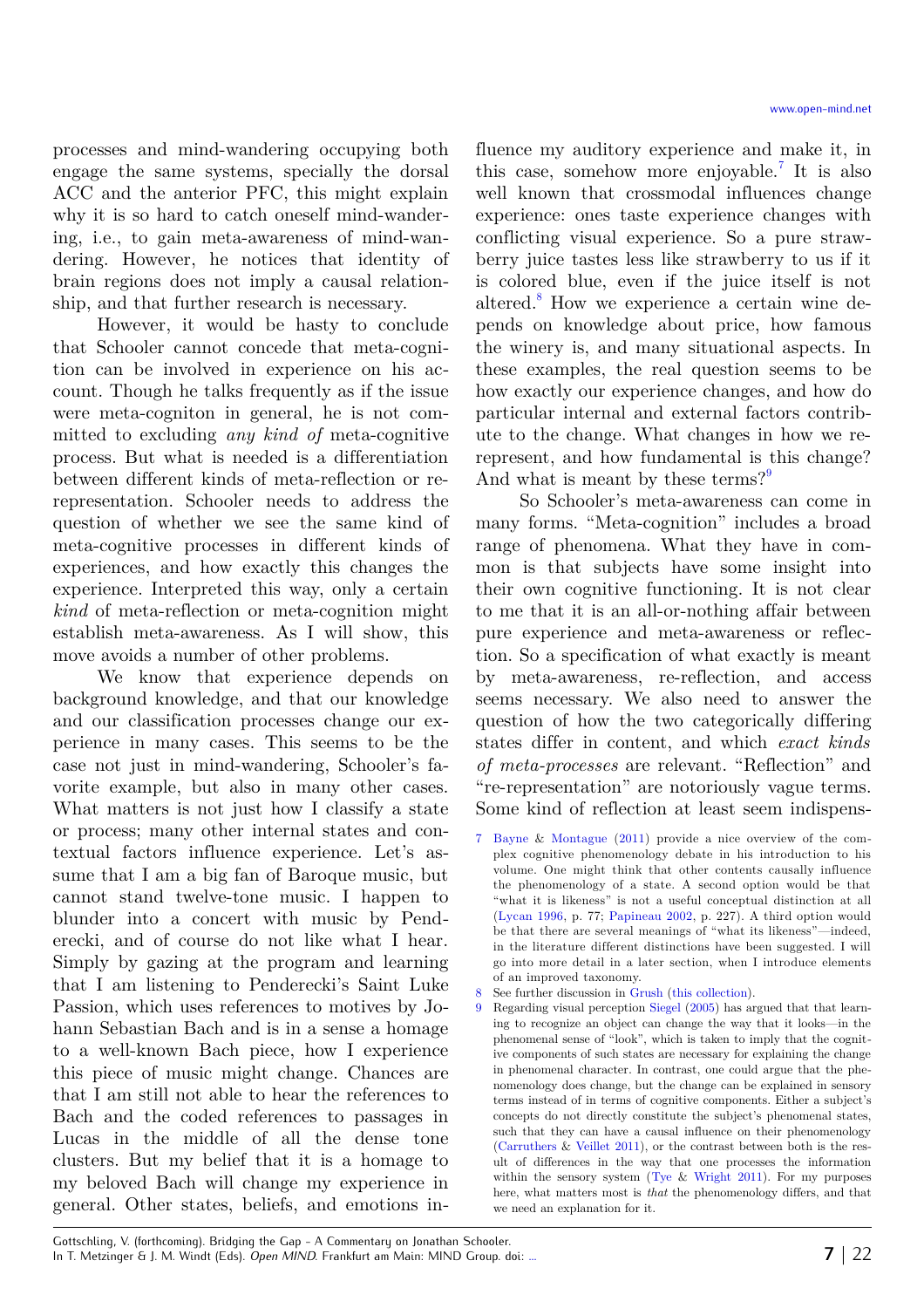able for a state to be conscious. But that doesn't mean the distinction above is not justifiable. We just need to determine and specify the kind of reflection and/or re-representation. I will make some suggestions later in this paper (see [p. 15\)](#page-14-0).

To be fair, while Schooler does not distinguish between different kinds of reflections, he indirectly assumes that there are differences. But in his view the phenomenon dictates what the criterion for introspective awareness is. He distinguishes classification under the concept of "taking stock": "there are some mental states (e.g., mind-wandering) for which the crucial bottleneck in people's introspective awareness stems not from their capacity to classify the experience, but rather from the fact that people only intermittently take stock of what is going in in their own minds" [\(Schooler](#page-21-2) [this](#page-21-2) [collection,](#page-21-2) p. 8).

<span id="page-7-2"></span>This obviously implies that for other phenomena the crucial difference does stem from their capacity to classify an experience. As a result, we in effect have different criteria for introspective awareness and for mind-wandering and visual perception. I believe a more promising route is to allow for dimensions of reflection and complexity of experience along multiple dimensions, but to try to find as uniform criteria as possible. The experience and phenomenology in cases of thought and sensory states (broadly construed) might be different.<sup>[10](#page-7-0)</sup> But some properties or property clusters have to bind instances of introspective or metaawareness together. $11$  Otherwise, what would justify classifying them as the same, if both the phenomenon and the properties associated with the phenomenon differ? We would just be talking about different things. I have already ruled out two kind of meta-cognitive processes the author cannot use for a more detailed characterization of the difference between conscious states and meta-aware states: categorization under concepts is one kind of meta-cognitive reflection that itself is unconscious, but necessary for con-

<span id="page-7-0"></span>10 As the complex debate about of the possibility of a phenomenology of thought suggests.

scious experience. Distinguishing between self and world is another dimension of reflection, at the highest level, that seems necessary. Metacognition always requires representational use (of some kind), because within it we find monitoring of cognitive affordances. But there are several *ways* in which this monitoring can take place. As I argue below, meta-cognition, the ability to monitor and control one's owns cognition, and the ability to attribute mental states to oneself and others can occur in different ways; and both the self-other distinction, and self-awareness can occur in a number of ways.

#### **3.2 Meta-cognitive accounts of consciousness: Content vs. function**

A core idea in the target paper is the claim that there is a difference between an experience and an experience one is aware of having. Both states are experienced, but the idea seems to be that reflection could potentially change an experience in a certain way, because it focuses on the content of the intentional formerly un-reflected state. Interpreted this way, Schooler seems to defend the content view, though I do not think he is committed to it. He doesn't explicitly subscribe to it, but it seems implicit in what he says when he talks about the content of states and frequently switches back and forth between content talk and talk of experience. He seems to think that these are related. And he doesn't say much about the functional role that the states in question play in other states, or how cognitive processes use them—something one would expect if he held the functional view. So it is tempting to interpret him as having the view that content determines experience [\(Block](#page-20-13) [2005\)](#page-20-13). For example, in writing that there are "some situations in which observers might have better knowledge about a person's mental state than does the person in question" [\(Schooler](#page-21-2) [\(this](#page-21-2) [collection,](#page-21-2) p. 8), what he must mean is that observers have better insight into the *content* of people's states. A little later, he claims, regarding misrepresentations, "while in the process of re-representing, one omits, distorts or otherwise misrepresents one's mental state to oneself and/or others" [\(Schooler](#page-21-2) [this](#page-21-2) [collection,](#page-21-2)

<span id="page-7-1"></span><sup>11</sup> At the very least we would need to insist that there is a family of cooccurring properties playing an explanatory role within theories [\(Boyd](#page-20-12) [1999\)](#page-20-12).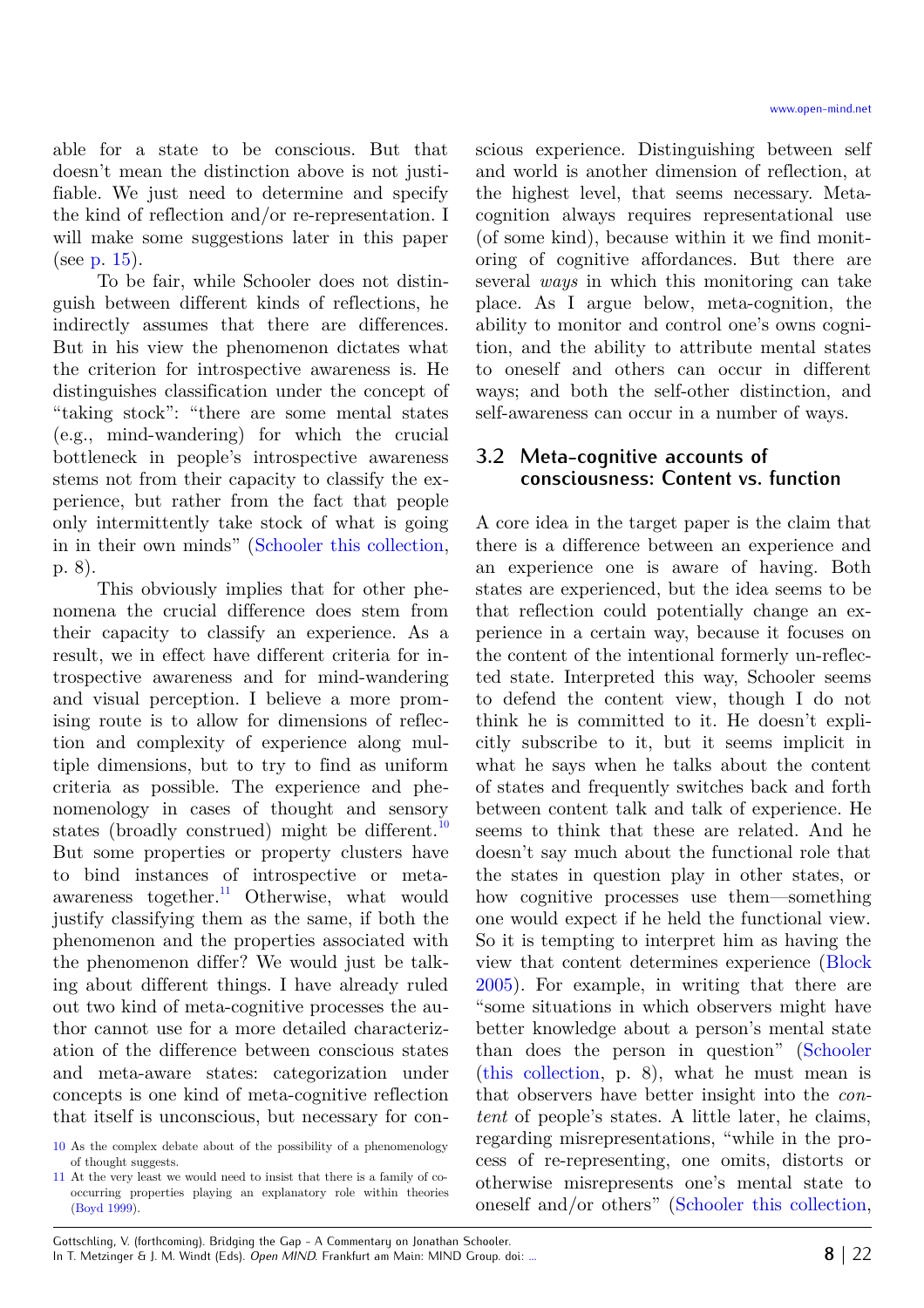p. 10). Again, what we misrepresent is obviously the *content of the state*. [12](#page-8-0) If he has a content view, than his view is that (at least in some cases) I have an experience first, and then, when I reflect on it, that very process changes the content of the initial intentional state. That then is the reason why the experience differs between mind-wandering as "purely experienced", and mind-wandering experienced with awareness. The phenomenon of mind-wandering indeed introspectively changes after we reflect upon it, and become aware that we are mindwandering.

But I think there is a larger issue here. Interpreted this way, it is tempting to judge that accounts claiming that what makes a state a conscious state is its functional role are inconsistent with Schooler's account. Again, I think this would be too hasty. Let me explain. Assuming a repres-entational theory of phenomenal consciousness,<sup>[13](#page-8-1)</sup> there are accounts that provided in purely firstorder terms and accounts that implicate higherorder cognition of one sort or another (see below) with conscious experience. If we accept Schooler's distinction, a state is conscious before we are aware of it, or know that we are in this state, and, when we become aware of it, this changes the state, or its content, to be more precise, as Schooler seems to suggest. Thus, Schooler seems to defend a first-order account, namely an account in which it is claimed that the consciousness of a state is partly (or entirely) determined by its representational content, or sometimes the format of its representational content, not primarily at first the function it plays [\(Byrne](#page-20-18) [2001;](#page-20-18) [Dretske](#page-20-7) [1993;](#page-20-7) [Kriegel](#page-20-17) [2009\)](#page-20-17).

In the class of functional<sup>[14](#page-8-2)</sup> accounts we find a great range of different accounts, including second-order accounts, accessibility accounts [\(Prinz](#page-21-3) [2012\)](#page-21-3), and global workspace accounts [\(Baars](#page-20-16) [1988\)](#page-20-16). Many of these are close in spirit to Dennett's. Though they differ, they have one thing in common: it is a certain functional relationship the states in question have to other states or within the system, which makes these states conscious states.

Second-order accounts, for example, would claim that what makes a state a conscious state is that the state is (or is disposed to be, in some versions) the object of a higher-order representation of a certain sort. This state is a meta-level state, a mental state directed at another mental state. Higher-order accounts differ on how exactly this higher-order representation is characterized and what the exact relationship between both states is. In some versions the higher-order representation is a higher-order thought [\(Rosenthal](#page-21-12) [1986,](#page-21-12) [2005\)](#page-21-6), in others a higher order-order perceptual or experiential state [\(Lycan](#page-20-8) [1996\)](#page-20-8), yet other versions see the higherorder state as dispositional [\(Carruthers](#page-20-20) [2000\)](#page-20-20). There are also differences concerning the question of whether the higher-order state should be understood as entirely distinct from its target state (Rosenthal), or whether the higher-order thought is better viewed as intrinsic to the target state, which would imply that we have a complex conscious state with parts. There exist different versions of the intrinsic view, which all have in common the idea that instead of a separate higher-order state there is a global metarepresentation within a complex brain state [\(Gennaro](#page-20-19) [1996;](#page-20-19) [Van Gulick](#page-21-11) [2000;](#page-21-11) [Metzinger](#page-21-10) [1995\)](#page-21-10). For the purposes of this commentary, I will focus on Rosenthal's higher-order thought theory, but my considerations generalize to many of the higher-order accounts. The existence of the higher-order state and the right connection between both (one is the object of the other) makes the lower level one a conscious state. The higher-level state, however, is itself unconscious, unless there exists a third-level state—the existence of which would result in awareness of being in a conscious state. In effect, the existence of a certain kind of meta-cognition is what makes the lower level state a conscious state, or even a state that we are aware of being in. In this framework, Schooler's metaawareness would require a third-order state.

Accessibility accounts, for example that of [Jesse](#page-21-3) [Prinz'](#page-21-3) [\(2012\)](#page-21-3), would claim that attention is both necessary and sufficient for states to be conscious. In global availability accounts<sup>[15](#page-8-3)</sup> it is

Gottschling, V. (forthcoming). Bridging the Gap - A Commentary on Jonathan Schooler. In T. Metzinger & J. M. Windt (Eds). *Open MIND*. Frankfurt am Main: MIND Group. doi: [...](http://dx.doi.org/...) **9** | 22

<span id="page-8-0"></span><sup>12</sup> See also, for example [Schooler \(this](#page-21-2) [collection\),](#page-21-2) pp. 16-17.

<span id="page-8-1"></span><sup>13</sup> For the purposes of this commentary I neglect biological state theories.

<span id="page-8-2"></span><sup>14</sup> On a very broad reading of "functional".

<span id="page-8-3"></span><sup>15</sup> Initially introduced by [Baars \(1988,](#page-20-16) also [1996\)](#page-20-15). More modern proponents would be, for example, [Dehaene](#page-20-14) [et al. \(2006\)](#page-20-14).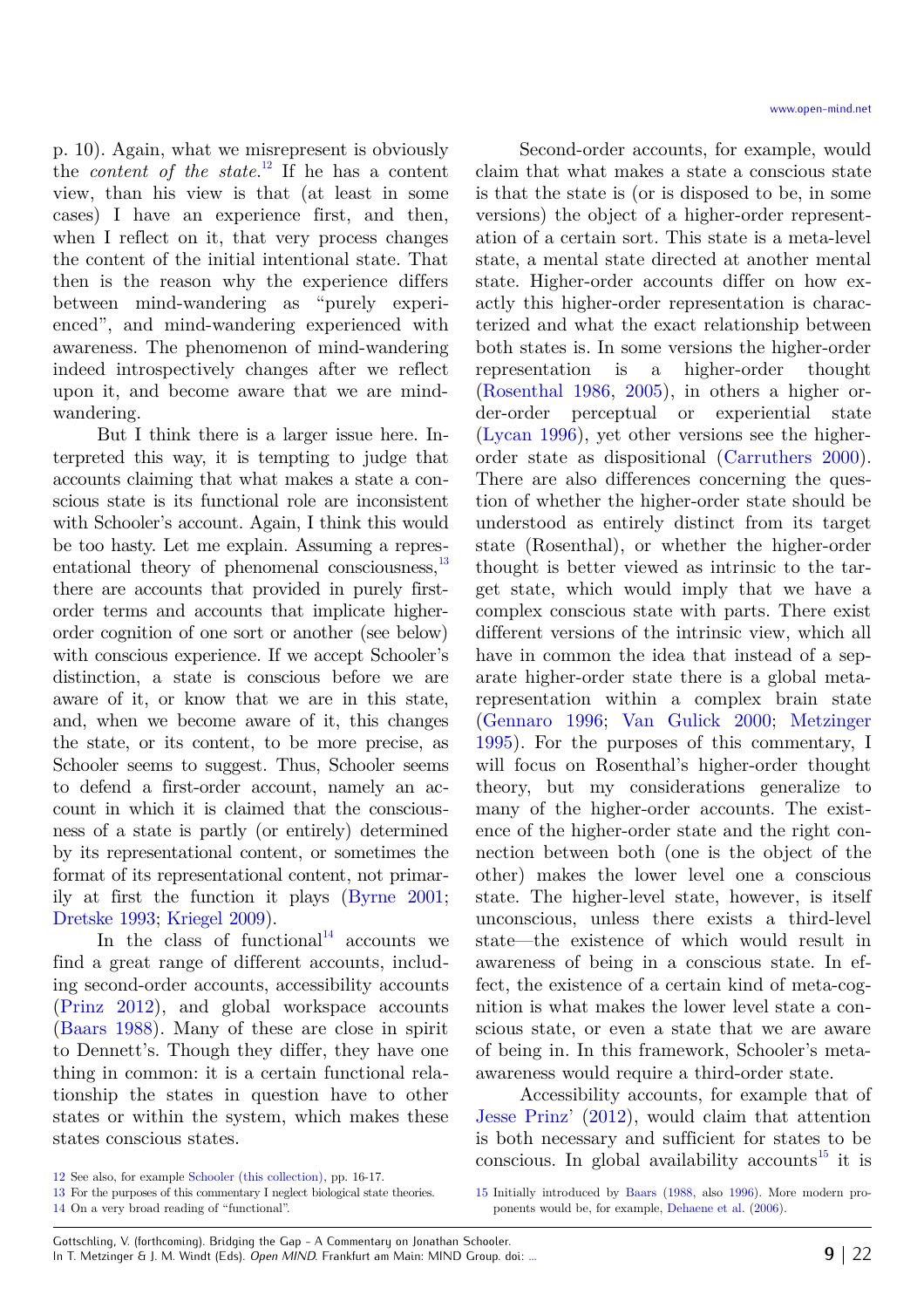claimed that the functional role is the global availability, or the workspace. The idea is that there is competition among neural coalitions; the winning coalitions are the conscious ones. There are a lot of similarities between higher-order theories and the neuronal global-workspace theory, but we should not see them as theories of the same type. According to the neuronal global-workspace theory, a state is conscious due to the global availability of its content, whereas higher-order theories see a state's being conscious as "consisting of one's being aware of oneself as being in that state" [\(Rosenthal](#page-21-14) [2012,](#page-21-14) p. 1433). If one interprets Rosenthal's reference to "oneself" as [Metzinger'](#page-21-13)s phenomenal selfmodel [\(2003\)](#page-21-13), then a higher-order theory requires the integration of an individual state in a coherent representation or inner model of oneself, in contrast to a global-workspace theory, in which all that is required is availability of the content. Both aspects, the kind of meta-representation (the number of higher-order steps) and a certain identification of the original state as *my* state are dissociable, and they are examples of what I mean by different dimensions of reflection.

I think Schooler's account stands in natural alliance with both kinds of accounts, in contrast to what one might initially think. It is the vagueness of the term "meta-awareness" that is causing this unjustified reluctance. For example, higher-order thought accounts seem a natural way to specify what Schooler might have in mind when he talks about meta-aware states. According to Rosenthal, there can be unconscious pain states, if these are accompanied by the thought that I am in pain, I am experiencing pain, but the thought itself is unconscious. Only if there is a third-order state, the thought that I have the thought of being in pain, am I aware that I think that I am in pain. To me, this sounds close to [Schooler'](#page-21-2)s metaawareness of taking "stock of our ongoing experience and re-represent[ing] it to ourselves" [\(this](#page-21-2) [collection,](#page-21-2) p. 8). However, there is an important difference: for Rosenthal there are only conscious and unconscious states; the presence of the third-order state gives us what Schooler might call meta-awareness. However, Rosenthal denies the very possibility Schooler claims exists, that one can be in a conscious state but not aware of it. "No mental state is conscious if the individual that is in that state is in no way aware of it" [\(Rosenthal](#page-21-14) [2012,](#page-21-14) p. 1425). Due to the existence of a third-order state with the right content, we get introspective awareness of a conscious state: a third-order awareness that makes one aware of the second-order awareness. [Rosenthal](#page-21-14) expects such cases, in which we "are aware of focusing attentively on that state"  $(2012, p. 1427)$  $(2012, p. 1427)$ , to be rare. It seems to me that there is a natural fit between Schooler's metaaware states, in which we know that we are having a certain experience and Rosenthal's introspective awareness of a conscious state. In Rosenthal's framework, meta-awareness necessarily requires a third-order representation.

<span id="page-9-1"></span>In addition, [Schooler'](#page-21-2)s suspicion that "meta-awareness appears to be associated with rhythms of attentional flux" [\(this](#page-21-2) [collection,](#page-21-2) p. 17) relates nicely to accessibility accounts.<sup>[16](#page-9-0)</sup> But as I will claim in the next section, global availability accounts stand in another obvious alliance with Schooler. Again, it seems that it all depends upon our understanding and further specification of "reflection" or the "meta" in Schooler's meta-awareness. Is reflection itself necessarily a conscious process? Is it a thought, or just any kind of representation for the purposes of monitoring one's owns cognition or an explicit higher-order classification? Unfortunately, Schooler does not describe his metaawareness in more detail.

It seems to me that we should concede that some kind of "reflection" might be required for something to be an experience. This leaves still plenty of room to specify different kinds of reflections, some of which might constitute more than awareness, namely meta-awareness. This becomes the real question. Is this reflection itself unconscious or even necessarily conscious? Is it a re-representation of some kind? If that is the case, what kind of re-representation is required? Schooler's meta-awareness might require a rather demanding kind of reflection, and the

<span id="page-9-0"></span><sup>16</sup> However, in the end accessibility accounts will not be Schooler's best bet—after all, I interpreted him above as agreeing that access and awareness differ.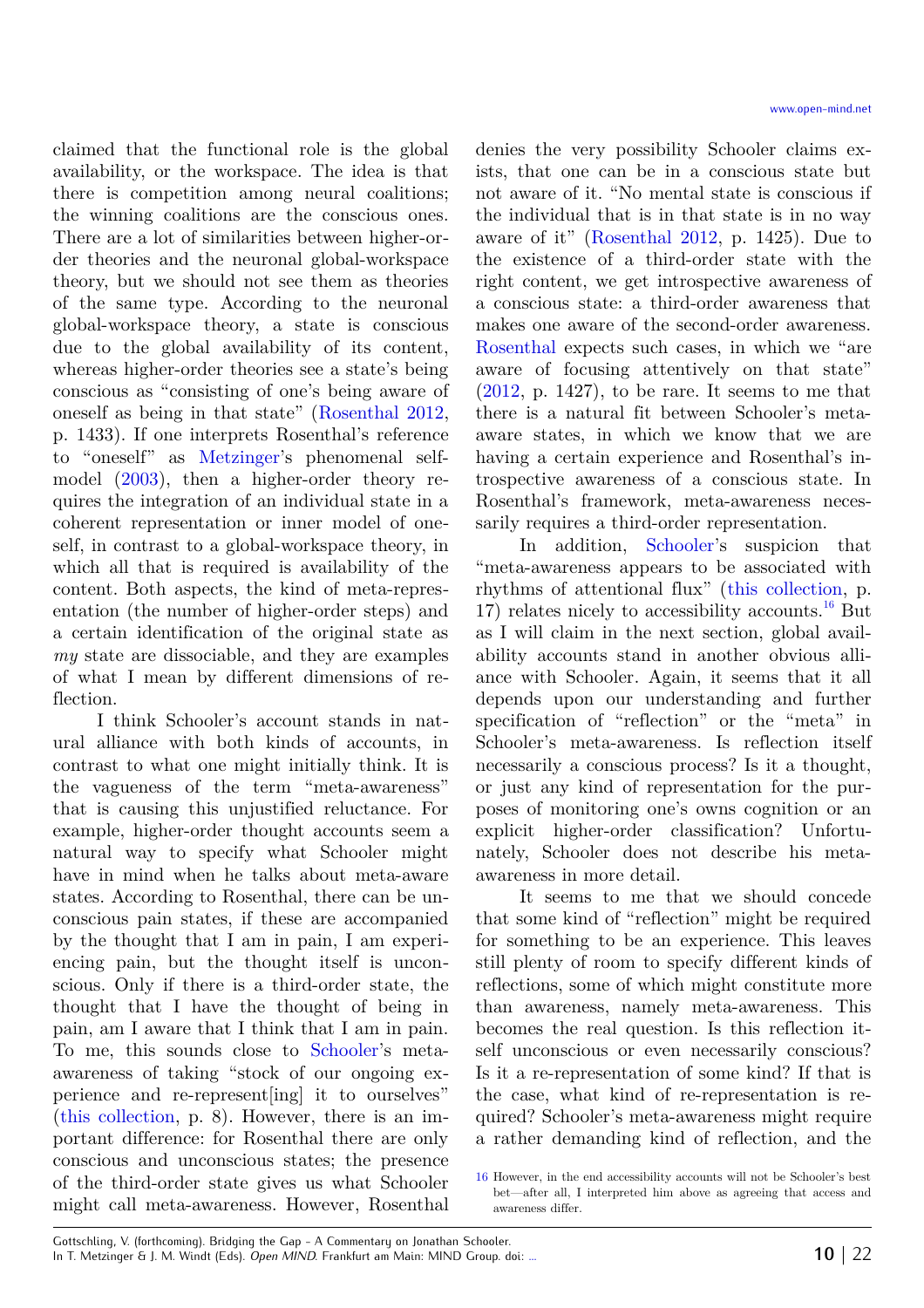relationship Rosenthal describes seems a good candidate. But perhaps what we have instead of a simple dichotomy between pure experience and meta-awareness is a full spectrum of dimensions of meta-representation. Then the question is, what are the dimensions of reflection required for Schooler's "pure experience" and those for meta-awareness, and which other reflections are there? This search for a proper taxonomy of "reflection" seems the most pressing need. It will hence be my main focus, and I will suggest some building blocks for such a taxonomy [\(p. 15\)](#page-14-0). Rosenthal's introspective awareness of a conscious state as an possibility for characterizing Schooler's meta-awareness will be one element of this.

### <span id="page-10-0"></span>**3.3 A general concern for scientific practice and a conceptual worry**

This brings us to another and more problematic issue. I find the general line of thought behind a rigid distinction between pure experience and meta-awareness of this experience problematic. First, it presupposes that we accept the distinction between access-consciousness and phenomenal consciousness—a distinction not everybody (to say the least) is happy to accept.<sup>[17](#page-10-1)</sup> Second, and more fundamentally, such a new category would have to be motivated. How do we distinguish "conscious processes, which are not accessed" from unconscious activity? Are they *de facto* not explicitly re-represented, or is it impossible to re-represent them? What does it then mean to say that something is "conscious"? On might suspect that this new concept of "conscious" is not compatible with our common-sense intuitive understanding of the term. Moreover, the stronger reading of Schooler's position might invite further problems. If we claim that access to a state would necessarily change the status of its content (or the content itself), it would be impossible to address whether it was of a phenomenal or unconscious nature prior to this conscious access. If

<span id="page-10-1"></span>17 However, one might be able to resist the distinction between accessconsciousness and phenomenal consciousness and at the same time allow for Schooler's distinction between experienced consciousness and meta-awareness if one claims that access is *not* what characterizes the meta-level in Schooler's meta-awareness.

such an "observer-effect" exists, it could potentially render the whole issue completely immune to scientific investigation [\(Kouider et al.](#page-20-21) [2012\)](#page-20-21).

Another open question is how Schooler's account relates to others that seem close in spirit. [Dehaene](#page-20-14) [et al. \(2006\)](#page-20-14) have presented a more modern and updated version of Freud's concept of preconscious activity. They introduce a proposal with a carefully defended taxonomy of three categories: subliminal, preconscious, and conscious activity. According to Dehaene and Changeux's workspace model developed a little later, dominant neural coalitions involving the workspace are *accessed.* In contrast, existing other weaker activations in the workspace, such as a connection that *could be activated*, for example by a shift of attention, are only *accessible.* Processes that are potentially accessible, but are not accessed at the moment because of sufficient top-down attentional amplification, are "preconscious" phenomenal conscious processes in [Dehaene](#page-20-14) [et al.'](#page-20-14)s terminology [\(2006,](#page-20-14) pp. 206-207). I am not sure whether what Schooler is proposing is another version of Dehaene et al.'s "preconscious" phenomenal consciousness. This is consistent with what he writes. In debates on the third category of phenomenally conscious but not accessed states, their distinction between cognitive access and cognitive accessibility is often used to defend the possibility of the aforementioned third category (see for example [Block](#page-20-2) [2011\)](#page-20-2). My own suggestion is related, although I will suggest more closely specifying different kinds of access (see [p. 11\)](#page-10-0) and multiple levels of representation, instead of just distinguishing between accessibility and access.

I think Schooler's account would profit from directly relating his terminology to other concepts already in use in the debate. However, there are problems looming: Dehaene at al. defend a version of a functional account, which Schooler seems to explicitly reject when he seemingly advocates a first-order account. But if Dehaene's taxonomy is *not* what the author has in mind, what is the difference between the Schooler's phenomenally conscious but unaccessed activities and Dehaene's preconscious activities?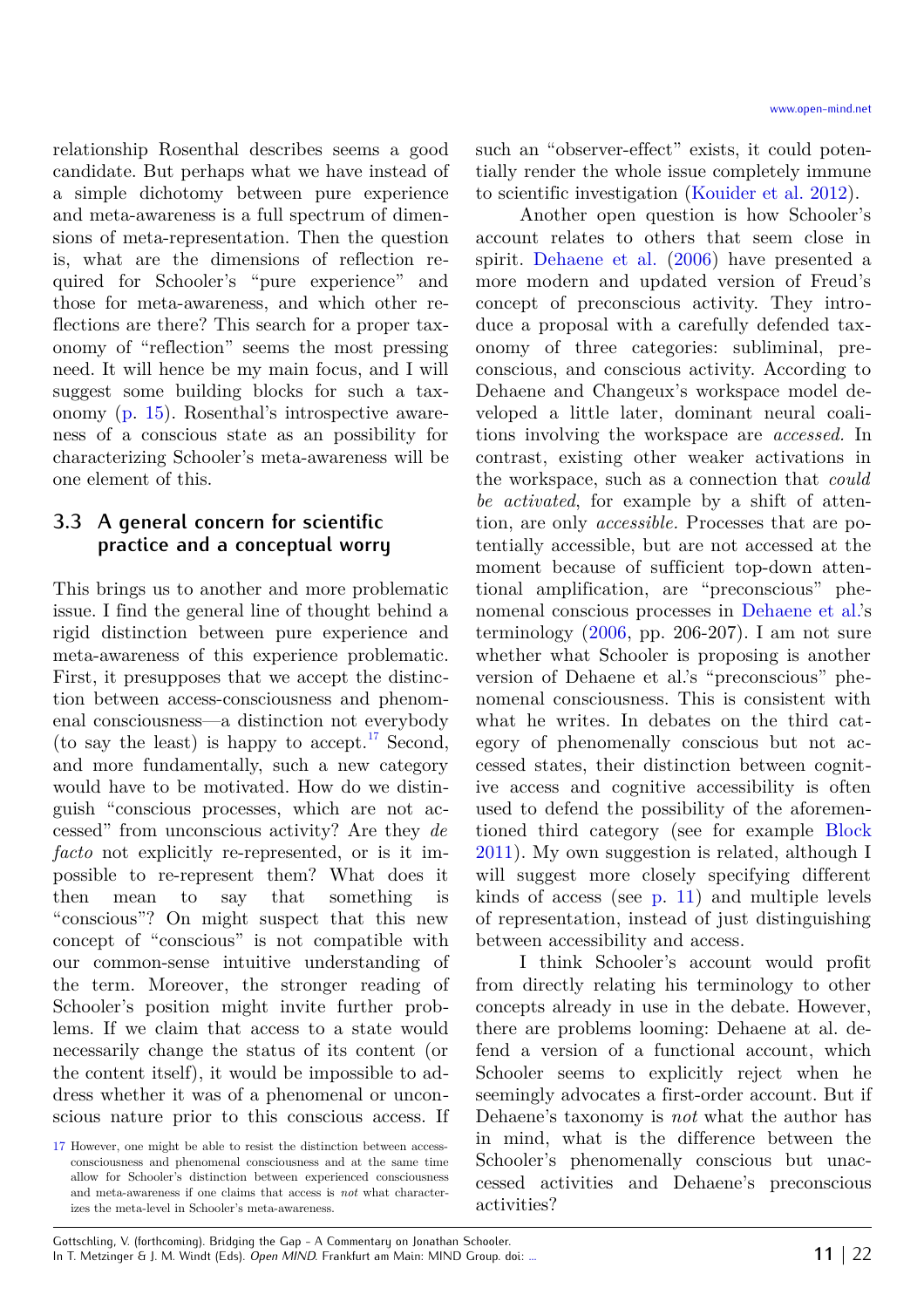Let us take stock. I have argued so far for three closely related points. The basic distinction between being experientially conscious of a state and being meta-conscious of being in a state needs further conceptual clarification. Moreover, the combination of a first-order account of consciousness (the content view) and this very distinction might not be the optimal strategy. In fact, a functional or hybrid account seems to provide a more natural strategic alliance for Schooler's main project. Finally, it seems there is no strict dichotomy between experiential consciousness and meta-awareness; we rather face a difference in many dimensions. From my perspective, both higher-order accounts as well as global workspace accounts might be helpful regarding this issue. They connect nicely with Schooler's main project, and would help to clarify his basic distinction. But we might very well end up with a more complex understanding of different meta-cognitive dimensions and differentiations instead of a simple conceptual dichotomy. This is what I will provide later in this paper. In order to do this we need to take a closer look at Schooler's second step; his argument that his conceptual distinction is something we find in cognitive capacities.

#### **4 Mind-wandering—and noticing it. The bundle of critera**

On the basis of the former considerations he presents, Schooler argues that in many capacities we actually find a difference between being in a certain state and noticing that one is in a state (meta-awareness). So he moves onto his second claim, the claim that his conceptual distinction is empirically supported (see [p. 3\)](#page-2-2). According to Schooler, there are two forms of dissociations, *temporal dissociations* one the one hand and *translation dissociations* (misinterpretations) on the other. Let me begin with temporal dissociations. Examples of temporal dissociations are mind-wandering vs. noticing one's mind-wandering, but also mindless behaviors, suppressed thoughts, and unwanted emotions. Schooler mostly uses mind-wandering, however, characterized as situations, in which we "lose track of the contents of our own minds" [\(Schooler](#page-21-2) [this](#page-21-2) [collection,](#page-21-2) p. 9). This is the starting point for the introduction of Schooler's new "framework for scientifically investigating first-person experiences" [\(Schooler](#page-21-2) [this](#page-21-2) [collection,](#page-21-2) p. 9).

I find this focus on mind-wandering a little puzzling, because I am not sure why this is an example supporting the general claim that the content of individual states changes in the specific intentional states. Why is it an individual intentional state that changes? Mind-wandering (at least intuitively) seems to be a complex process, and involves a number of states. In mindwandering the issue is creature consciousness, not the experience or phenomenal character of an individual state, i.e., state-consciousness. Mind-wandering is about a train of thoughts, often accompanied by emotions, and autobiographical memories. In mind-wandering, we mostly think about issues related to our own life. For example we consider our "to-do" lists for today, what to have for dinner, our relationship to people close to us, telephone calls we need to make, and even our next lecture. At least the phenomenal character we experience during mind-wandering seems to include these the associated sensory states—broadly construed to include feelings of emotions, images, moods—which have a distinctive "phenomenal character" or "what it's likeness". But the stream of consciousness also contains episodes of conscious thought.<sup>[18](#page-11-0)</sup> If we use this standard understanding of mind-wandering, it would rather be a bundle of thoughts, associations, or states, in other words a number of many more or less related thoughts, emotions, or other states and processes, not all of them necessarily fully specified in terms of content. And if so, it is not necessarily the content of individual states that changes—we seem to have multiple options for characterizing what changes once we

<span id="page-11-0"></span><sup>18</sup> [Schooler \(2013\)](#page-21-15) gives a good overview of the performance costs associated with mind-wandering (including reading comprehension, model building, and impairment of the veto-option to automatized responses) and suggests that mind-wandering may represent a pure failure of cognitive control. For this reason it is so useful to study consciousness. He argues that mind-wandering offers little benefit, though it might have a positive role in topics related to autobiographic episodes and information, for example in autobiographical planning and creative problem-solving.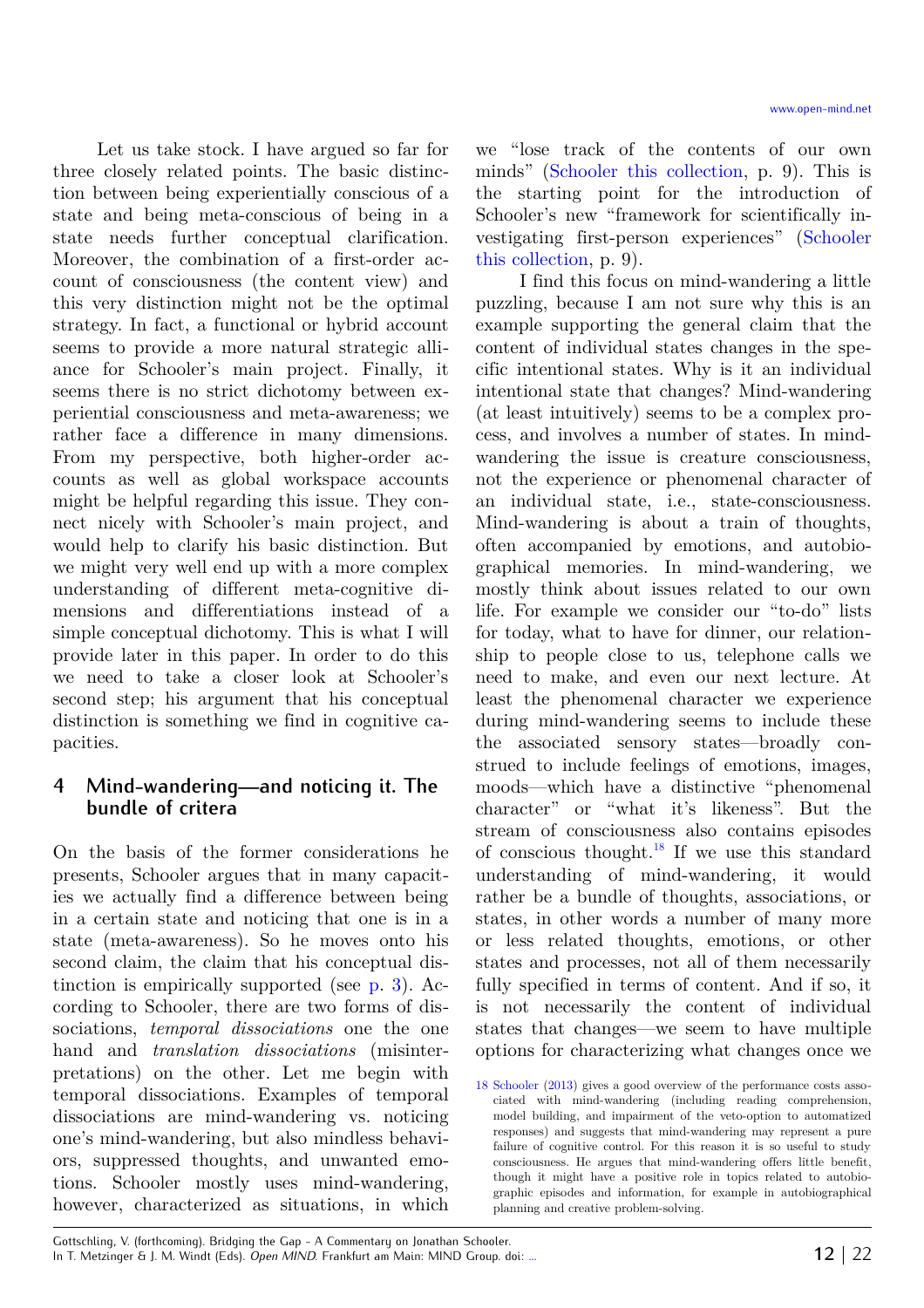[www.open-mind.net](http://www.open-mind.net/)

are aware that we are mind-wandering. An alternative interpretation would be that the network of associated elements might change, or even the kind of associations involved. For a conceptual analysis, whether one should include these autobiographic sensory states in the phenomenon itself or just say the "train of thoughts in mind-wandering" causes them, is unclear. But it will determine how we analyze the experience of mind-wandering and the meta-awareness of mind-wandering, and its implications for theories of consciousness. There is also evidence that it has different functions and might itself be a heterogenic phenomenon [\(Northoff](#page-21-17) [2014,](#page-21-17) especially chap. 26; [Metzinger](#page-21-16) [2013\)](#page-21-16). For example, it is not clear whether mind-wandering is the same as day-dreaming, and if not, what the differences are.

Moreover, it is controversial whether thoughts even *have* a phenomenal character, and if so, how to analyze it [\(Bayne](#page-20-9) & [Montague](#page-20-9) [2011\)](#page-20-9). The orthodox view is that conscious thoughts themselves do not have a distinctive "phenomenal character". They are either considered conscious without phenomenal character, or it is conceded that conscious thoughts might possess phenomenal character, but only in virtue of the sensory states with which they are associated (for example [Braddon-Mitchell](#page-20-23) & [Jackson](#page-20-23) [2007;](#page-20-23) [Carruthers](#page-20-22) [2005;](#page-20-22) [Nelkin](#page-21-22) [1989;](#page-21-22) [Tye](#page-21-4) [1995\)](#page-21-4). However, recently, a number of author introduced views according to which conscious thoughts themselves possess a "distinctive" phenomenology, but the phenomenal character differs from sensory states [\(Siewert](#page-21-21) [1998;](#page-21-21) [Pitt](#page-21-20) [2004;](#page-21-20) [Robinson](#page-21-19) [2005;](#page-21-19) [Prinz](#page-21-18) [2004\)](#page-21-18).

So there are a lot of further issues to consider, for a project like Schooler's; we need to analyze the experience of mind-wandering and contrast it with meta-awareness or reflective experience in mind-wandering. However, Schooler gives some other examples for temporal dissociations, which can more obviously be explained in terms of individual states we do not notice or misinterpret. He doesn't go into detail, but has mentioned mindless behaviors, suppressed thoughts, and unwanted emotions. The idea seems to be that we are not aware of an individual unwanted emotion, or a thought that causes behavior. However, these case could also be explained as processes rather than individual states. Mindless behavior is in many cases caused by a bundle of connected states, unwanted emotions relate to other internal states (which make them unwanted), and suppressed thoughts are suppressed due to other internal states.

Nonetheless, if Schooler means by "state" the "general state of mind"<sup>[19](#page-12-0)</sup> rather than individual states, his examples become more convincing. But this seems inconsistent. Schooler takes inspiration from Dennett, who is interested in beliefs subjects have about phenomenal experience of individual states. Schooler switches between talk of phenomenal experience of individual states, and talk about the stream of consciousness the subject experiences. This is evident in the way he introduces the core distinction, namely in terms of the phenomenal experience of a state. At other times he talks about states of which I am aware, and sometimes about "what is going on in one's mind", which I take to refer to the stream of consciousness, or more precisely the sequence or combination of contents of individual states, rather than a classification of the experience of just one state. So the pressing question is really: what kind of reflection is "taking stock" exactly? How should we characterize what we do when we "take stock" and reach meta-awareness? In the following section I present more detailed suggestions for a taxonomy of different kinds of reflection. For now let me just say that one possible view would be that the content of these states (or the states) are accessed by other states, and maybe (unconsciously) evaluated. In that case, we should talk about complex processes rather than re-accessed individual states. Such a view would also be compatible with certain higher-order theories of consciousness.

Later in the paper, Schooler discusses examples of misrepresentation, in his terminology "translational dissociations": emotions, or cases in which it is less controversial whether a phenomenal character is involved than in case of thoughts. He gives two examples of such misrep-

<span id="page-12-1"></span><span id="page-12-0"></span>19 As formulations such as "take stock what's going in their own minds" [\(Schooler](#page-21-2) [this](#page-21-2) [collection,](#page-21-2) p. 8) suggest.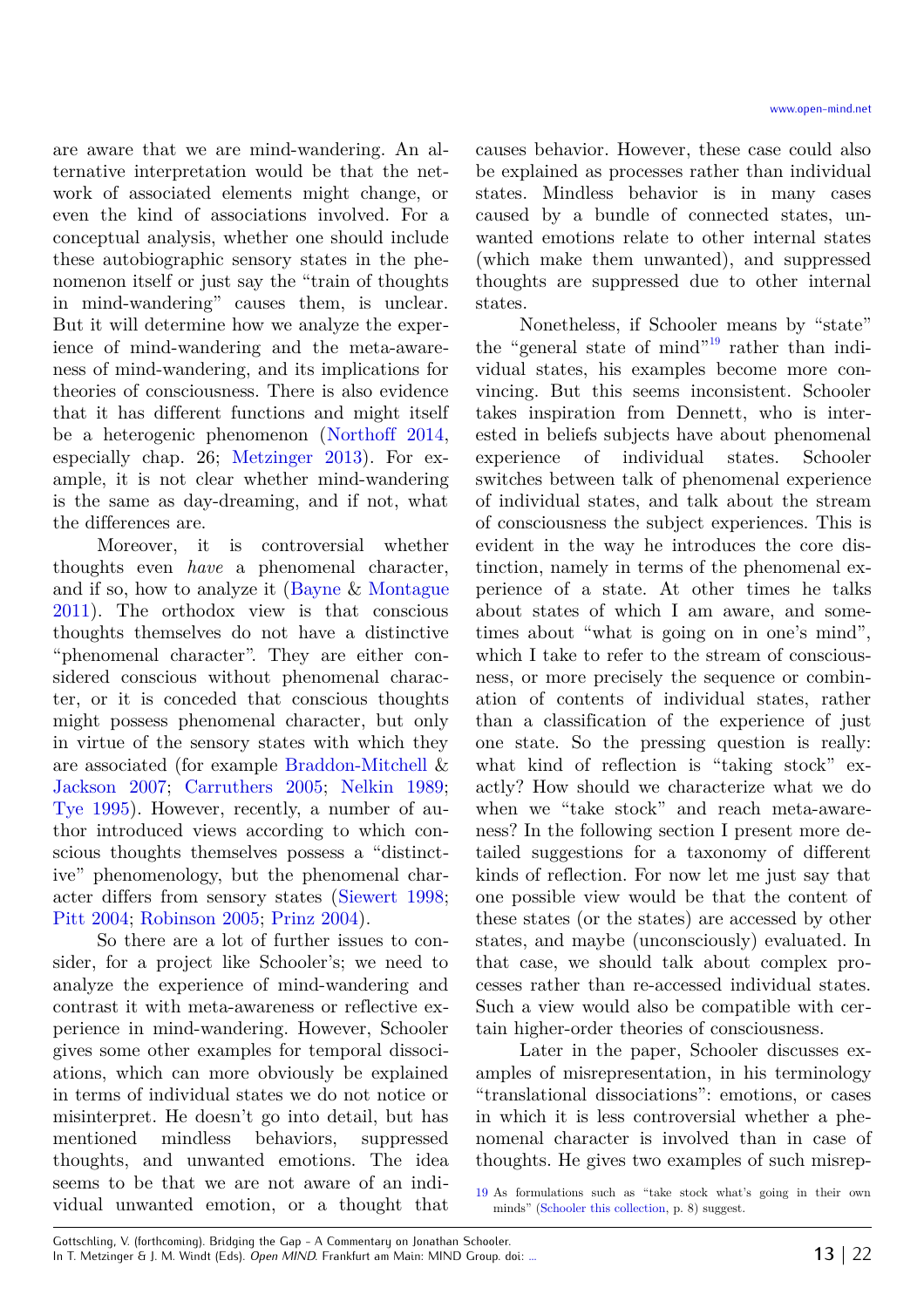resentations: emotions of anxiety, which are not reported, and reported disgust for homosexuality. In his first example we find a correlation with the inconsistent behavioral measures of heart rate and galvanic skin response, as indicators of existing unreported anxiety. In his second example we have a correlation with penile tumescence (an erection). In both cases we know the bodily aspects of the emotion well (or the caused bodily changes associated with the feeling on an emotion), and thus, so the argument goes, have evidence for the occurrence of the emotion. But in both cases there is also a discrepancy between the subject's reports (assuming the subject is honest) and its potential reportability. Schooler interprets the behavioral facts as indication of the real emotion the subjects experiences, but in the first case fails to acknowledge, and in the second misinterprets.

I am not so sure. First, the theory of emotion one feels committed to certainly plays a central role. Schooler seems to presuppose that unconscious emotions are not possible. Furthermore, it seems to me that both cases are open to a different interpretation, in fact the same interpretation I suggested for mind-wandering. Both unreported (or unreportable?), emotions of anxiety and reported disgust for homosexuality are complex cases. It might very well be that we do not have an individual content of a state that differs, but we rather simply struggle with a number of different but conflicting emotions, the reported one simply being in conflict with others. In both cases we have rather complex scenarios. And if one defends a multi-component account of emotions, it might very well be that the components of these emotions differ it could be an element in a network that realizes the state, instead of the content of an individual state. This might seem like a minor point, but I think it is important. It undermines a central second part of the strategy, namely the empirical support for the theoretical distinction. Schooler needs more than a theoretical distinction (his first claim); he needs to show that this very distinction is helpful for understanding certain aspects of consciousness, mind-wandering, and other cases (his second claim; see [p. 3\)](#page-2-2). Otherwise the conclusion he draws, the new

methodological approach to studying consciousness, would not follow or would lose its plausibility. So undermining Schooler's second claim by showing that in the case of his examples related to emotions (as well as in case of mind-wandering) this evidence is not as clear as one might think, results in a problem for his view.

But there is another important issue here. The empirical evidence seems to be relevant to the stream of consciousness rather than to the experience versus meta-awareness of individual intentional states. The formulation of the main claims suggests that state consciousness is the issue. However, in other sections Schooler refers to the stream of consciousness (See quote above, [p. 8\)](#page-7-2). If this is correct, Schooler's empirical project, or more precisely the evidence he has gathered, is about a central aspect of *creature consciousness*. Philosophers distinguish creature consciousness from mental-state consciousness: the first is about a subject that is conscious (either in general or of something in particular), whereas state-consciousess is about conscious states of a creature that it is conscious. Though Schooler's project (especially claim (1)) is formulated in terms of *state consciousness*, the empirical support targets a different kind of consciousness. This also undermines Schooler's second claim by showing that the meaning of consciousness differs in claims (1) and (2). But, as I pointed out in section [1,](#page-0-0) the stream of consciousness claim would be compatible with a more functional interpretation of claim (1) as well. There is a way to revise claim (1) in a way that avoids this problem.

Using mostly the empirical evidence of mind-wandering, Schooler then suggest a bundle of criteria we might use for the third-person evaluation of what is actually going on in somebody's mind; in my analysis of his main argument this is the third step (see [p. 3\)](#page-2-3). These behavioral criteria include behavioral measures (eye-movements, reading comprehension, sustained attention to response) and neurocognitive criteria (ERP, fMRI, behavioral, neuroscientific, fMRI and others). His list is in the spirit of a cognitive account, and similar to others [\(Seth et al.](#page-21-1) [2005;](#page-21-1) [Seth](#page-21-23) [et al.](#page-21-23) [2008\)](#page-21-23). For protagonists of non-cognitive accounts there seems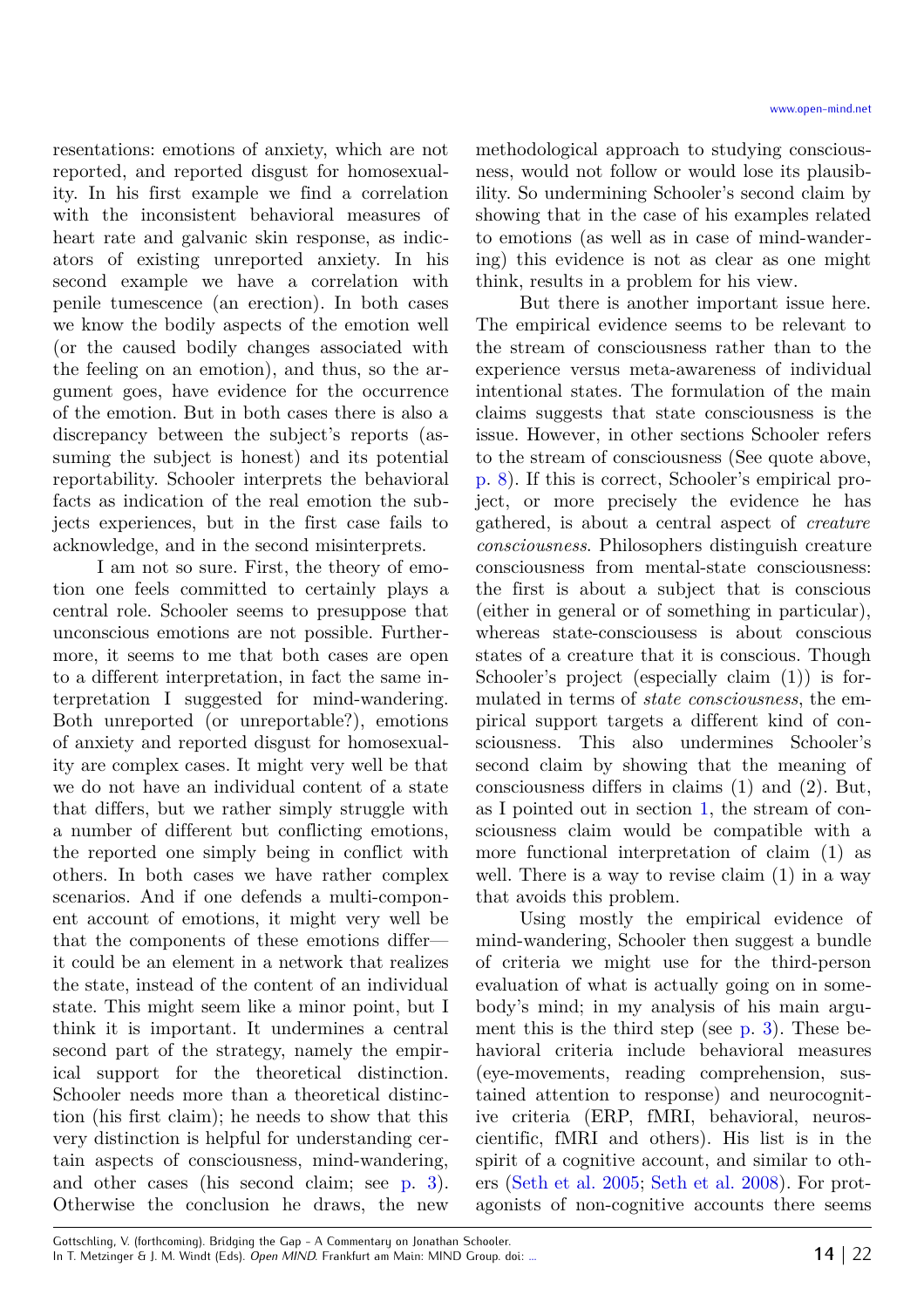to be room for attack. But, as I have mentioned, this is not my project (see [p. 2\)](#page-1-3). In this commentary, I prefer to focus on conceptual issues *within* cognitive accounts, rather than the debate between cognitive vs. noncognitive accounts (See [p.](#page-1-3) [2\)](#page-1-3). As long as one commits to such a cognitive account, Schooler's list of criteria turns out to be very useful for our evaluation of the meta-components we need for a fined-grained understanding of reflection and rerepresentation. And this is the case independently of the worries I presented regarding his first two claims. However, I think there is a problem looming: Schooler is challenging both the reliability of first-person reports and the view that conscious states are accessible states. With a position that is in such sharp tension with our commonsense understanding, he needs to motivate this radical move: he needs to provide an answer to *why* we have this deep pre-theoretic entrenchment of the first-person accessibility of our own conscious states [\(Cohen](#page-20-1) & [Dennett](#page-20-1) [2011\)](#page-20-1).

### **5 A new taxonomy of different kinds of reflection**

<span id="page-14-0"></span>It's time for a positive proposal. I claimed that I would introduce suggestions for the building blocks of a new taxonomy of different kinds of reflections. As I argued, we need to further specify the kind of reflections required for Schooler's "pure experience" and for his metaawareness, and to get a better grasp on what is meant by "taking stock" and "re-representation". I also argued that the difference between consciousness and meta-awareness should not be understood as a dichotomy. Rather, we should understand reflection itself as a hierarchical and multidimensional process. So, what exactly is the "taking stock" required for meta-awareness? According to [Schooler,](#page-21-24) meta-awareness requires an explicit representation of the current contents of thought [\(2011,](#page-21-24) p. 321). But at least two of the terms involved in this characterization are used in several and distinct meanings: knowledge, and explicit representation. $^{20}$  $^{20}$  $^{20}$  Explicit representation might be interpreted as being itself conscious, or as having symbolic or conceptual content. The notion of knowledge is also problematic, simply because knowledge is a factive verb. It implies that we cannot be wrong.<sup>[21](#page-14-2)</sup> As a result, Schooler built the impossibility of misrepresentation into his definition of meta-awareness. This might be consistent with his claim that the first-level perspective inhabits its own ontological realm. But it also creates a problem, because any view that understands introspection or reflection as an inner perception or rerepresentation automatically has to allow that this process can go wrong. In other words, it has to allow for misperception/misrepresentation. Moreover, Schooler himself want to allow for a certain kind of misrepresentation, in his terminology translational dissociations—cases in which at the personal level we misinterpret what we experience.

In my discussion of the distinction I claimed that we are able to rule out two kinds of reflections that are not helpful. First, categorization under concepts is one kind of metacognitive reflection that is itself unconscious, but necessary for conscious experience. Second, being able to distinguish between self and world is another dimension of reflection, at the highest level, that seems necessary for any conscious experience. Neither of these can be the kind of reflection that distinguishes Schooler's experience from meta-awareness. In addition I claimed that both the self–other distinction and self-awareness can happen in a number of ways. Different kinds of meta-cognition, the general ability to monitor and control one's owns cognition, and the ability to attribute mental states to oneself and others, can as a result be further specified and characterized along those dimensions.

But again, what is the kind of reflection or "taking stock" required for meta-awareness? At the end of the last section I suggested that the kind of reflexion involved in "taking stock" could be characterized as a case in which the content of these states (or the states) are accessed by other states, and maybe (unconsciously) evaluated. So at issue are complex pro-

```
20 For a more detailed discussion of the same issue see Metzinger (2013, p. 11).
```
<span id="page-14-2"></span>21 Otherwise we would have a false belief, not knowledge.

Gottschling, V. (forthcoming). Bridging the Gap - A Commentary on Jonathan Schooler.

In T. Metzinger & J. M. Windt (Eds). *Open MIND*. Frankfurt am Main: MIND Group. doi: [...](http://dx.doi.org/...) **15** | 22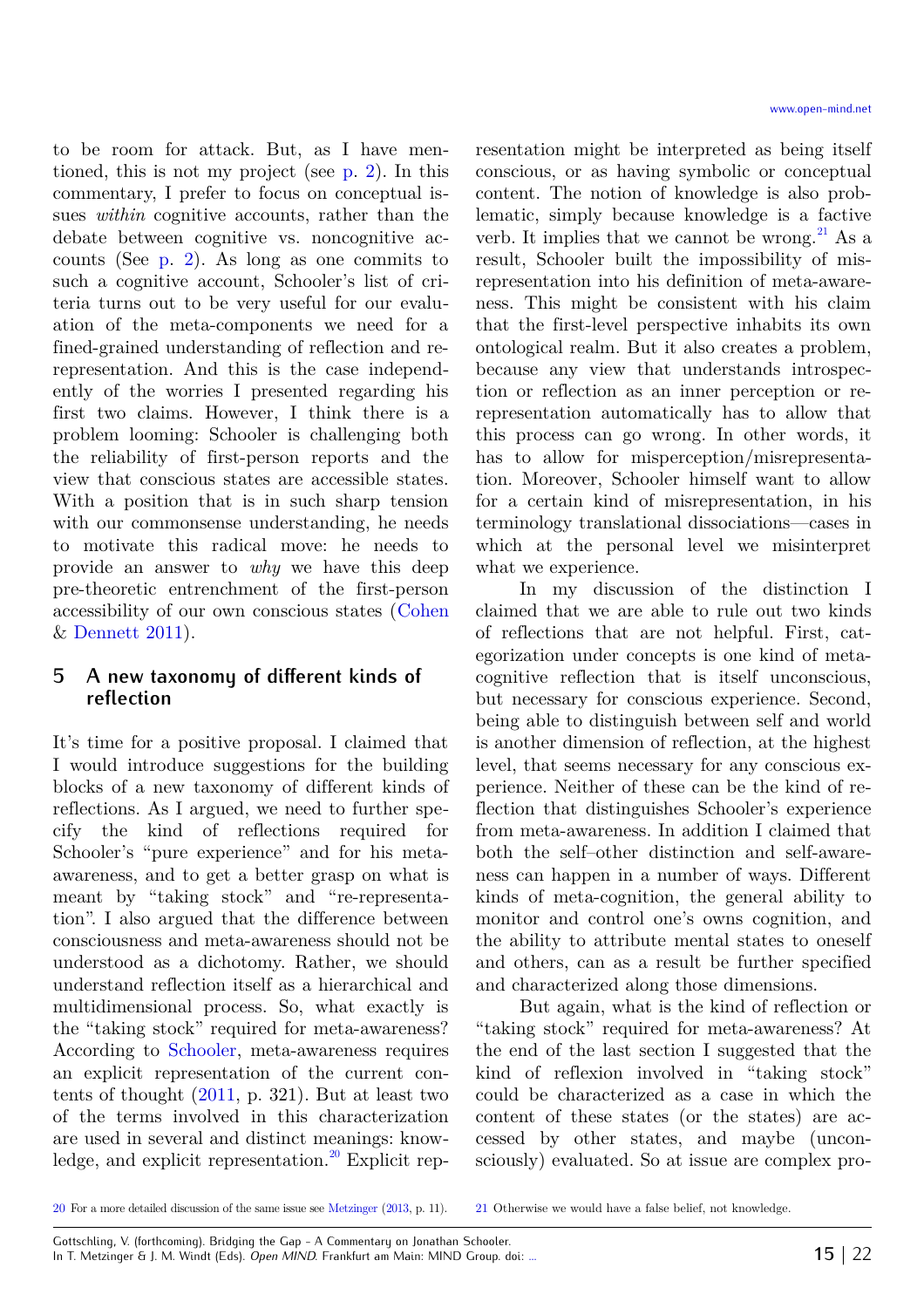cesses rather than re-accessed individual states. Such a view is compatible with certain higherorder theories of consciousness. And this would allow that misrepresentation is in fact possible. However, not only do authors like Rosenthal build several meta-representational levels into their theories, the content of the higher level thought contains an element of self, a reference to "oneself". Self-awareness is built in the analysis, not just any kind of reflection, access, or re-representation. This interpretation uses a certain reading of creature consciousness. It requires that an organism is not only aware but also self-aware. This is a notion of creature consciousness that at first seems to be in tension with Schooler's main distinction. However, as I argued, this is not necessarily the case. Selfawareness itself comes in degrees and varies along multiple dimensions. Creature consciousness in mind-wandering can than be understood as an intentional relation between the organism and some object or item of which it is aware, in our case a train of thoughts (and/or the sensory states associated with it). This is where the contrast between content theories and functional theories comes into play. As I have argued, pure content or representationalist theories, which claim that conscious states have their mental properties due to their representational properties, are not a good strategic partner for Schooler. In contrast, a certain class of functional accounts, especially higher-order theories, turn out to be a nice fit for his account. These accounts analyze consciousness as a certain form of self-awareness. As a result, we can grant that for the experience of mind-wandering without meta-awareness there is some selfawareness required, and for meta-awareness another more demanding kind of self-awareness is necessary. Rosenthal's higher-order account would give Schooler this kind of distinction: meta-awareness would include a third-order state, in his terminology a re-re-representation, whereas the experience of mind-wandering would involve only a second-order state, a rerepresentation (see [p. 10\)](#page-9-1).

The literature on phenomenology offers more helpful distinctions of how we can further evaluate these different dimensions. Most of these distinctions are orthogonal. Several authors claim that "what is likeness" comes in different forms. For example, Carruthers distinguishes the "what it's likeness" of the world (or *worldly* subjectivity—what the *world* is like for the subject—from *experiential* subjectivity what the *subject's experience is like for the subject*; [Carruthers](#page-20-24) [1998,](#page-20-24) [2000\)](#page-20-20). Rosenthal uses a similar distinction. He distinguishes thin from thick phenomenality, whereby thin phenomenality is the occurrence of a certain qualitative character. Thick phenomenality is richer: "[t]hick phenomenality is just thin phenomenality together with there being something it's like *for one* to have that thin phenomenality" [\(Rosenthal](#page-21-25) [2002,](#page-21-25) p. 657, emphasis added). So thick phenomenality includes a certain kind of reflexion or extra level; it includes an awareness of a richer kind. For Rosenthal this is identical with the existence of an appropriate higher-order representation. But it is a specific kind of meta-cognitive process, one that contains a representation of "oneself", or in other terminology, a selfmodel [\(Metzinger](#page-21-13) [2003\)](#page-21-13). But the selfmodel itself, our understanding of ourselves and of the difference between oneself and others, might itself come in degrees and on different levels. So the issue is not meta-cognition or reflexion in general, but different levels and involvements of self-awareness.

Instead of focusing on the differing phenomenology, one might also try to specify the notion of access in further detail [\(Kouider et al.](#page-20-0) [2010\)](#page-20-0), a suggestion that I think helps us to better understand what is meant by states referring to other states or accessing them. In the workspace model discussion a simple distinction between cognitive access and cognitive accessibility is introduced to defend the possibility of the abovementioned third category, unaccessed but conscious states. Instead of just access vs. accessibility, I suggest that we distinguish different kinds of access (see [p. 11\)](#page-10-0). Rather than assuming a rich phenomenology and differing forms of consciousness, one could also propose that awareness itself might come in degrees and that something like partial awareness might exist [\(Kouider et al.](#page-20-0) [2010\)](#page-20-0). Instead of distinguishing dissociable forms of consciousness or differ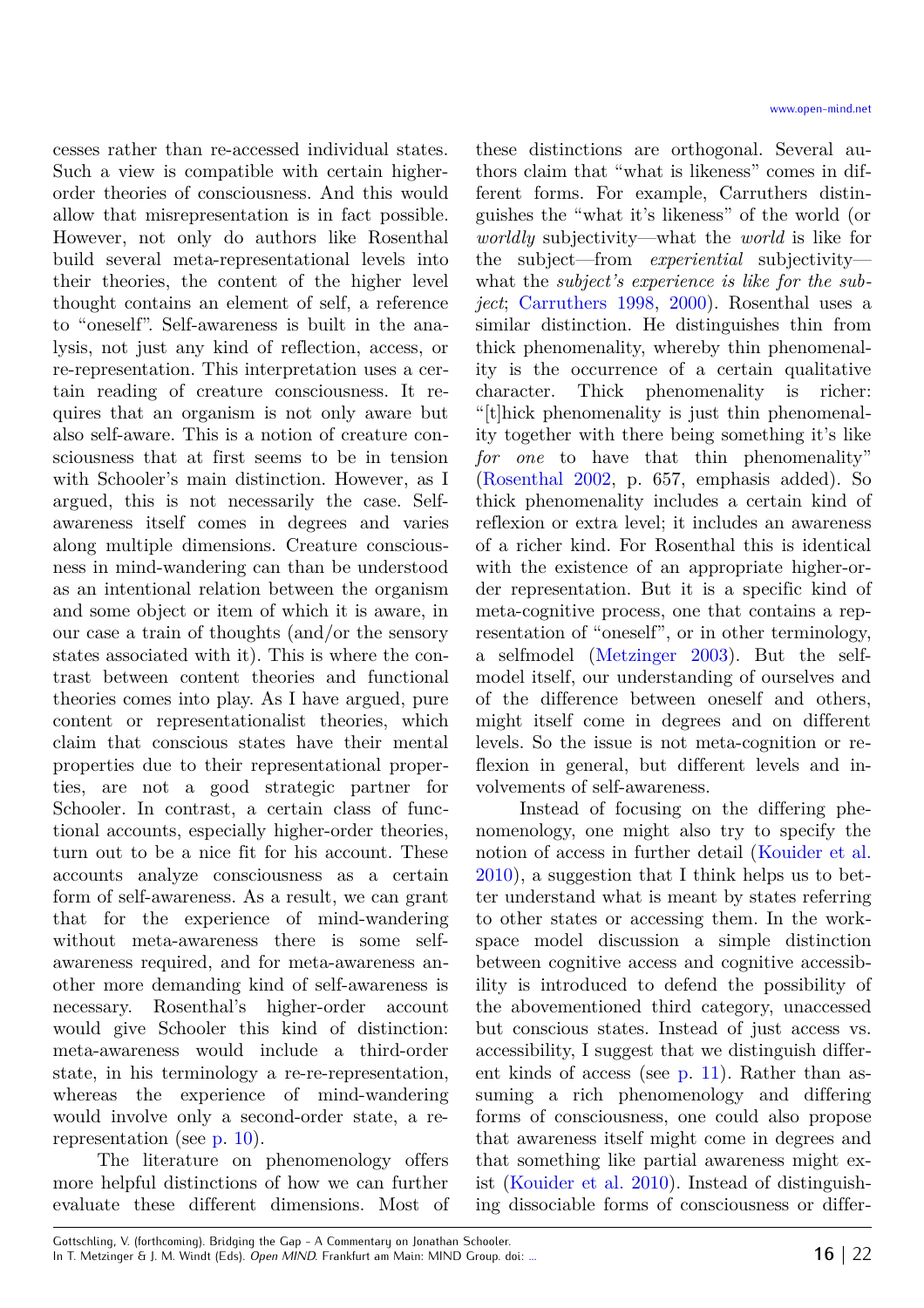ent kinds of personal level phenomenal character like the above accounts, [Kouider](#page-20-0) [et al.](#page-20-0) [\(2010\)](#page-20-0) use sub-personal descriptions explaining what awareness might be. More exactly, dissociable levels of access are distinguished and differentiated by a hierarchy of representational levels. In case of partial awareness, we have informational access at *some but not all representational levels*. The crucial idea is that information at other levels can remain inaccessible. Or, in some situations, information at these levels could be accessed, but plausible content is filled, which than potentially results in misrepresentation.

I prefer this line of thinking, and I believe it gives us an improved understanding of the sub-personal processes involved in the different levels of reflection and "taking stock" we want to characterize. This framework is very suitable for a revised understanding of Schooler's main distinction. However, [Kouider](#page-20-0) [et al. \(2010\)](#page-20-0) postulate partial access as an alternative explanation for conscious visual perception, $^{22}$  $^{22}$  $^{22}$  not for internal cases like mind-wandering. But I think the analyses might be useful for our purposes as well. According to this framework, accessible contents at each level of representation are seen as resulting from the integration of signals with contextual prior information, processes that are also influenced by other internal factors (for example attentional factors or vigilance); this integration is further assumed to be modulated by the degree of confidence of the subject. The result is a more fine-grained perspective on conscious experience; instead of simply conscious or unconscious, we can talk about different dimensions of experience. And this is done at the subpersonal level by a specification of access. This also avoids another problem. As I pointed out, Schooler's account seems very close in spirit to modern versions of workspace accounts. However, these accounts typically assume all-ornothing mechanisms for access. This is no prob-

<span id="page-16-0"></span>22 Like most authors, they focus for the most part on the discussion of conscious perception, and especially Sperling [\(Block](#page-20-27) [this](#page-20-27) [collection;](#page-20-27) [Fink](#page-20-26) [this](#page-20-26) [collection\)](#page-20-26) and Stroop's paradigms (see [Mroczko-Wąsowicz](#page-21-28) [this](#page-21-28) [collection\)](#page-21-28) and what we can learn from them for consciousness. For a more detailed discussion of the pros and cons or an understanding of consciousness as graded within conscious perception see the debate between [Cleeremans \(2008\)](#page-20-25), [Sergent](#page-21-27) & [Dehaene \(2004\)](#page-21-27), [Seth](#page-21-23) [et al. \(2008\)](#page-21-23), and [Overgaard](#page-21-26) [et al.](#page-21-26) [2006\).](#page-21-26)

lem for Schooler, who proposes his core distinction as a dichotomy. However, it is a potential problem for the revised view I suggest. But I think this can in fact be an advantage. We can indeed grant that representations *within* each level might be accessed in an all-or-nothing manner (as is assumed in workspace models), but none the less insist that the full set of all the representations associated with this process do not have to be conscious.

Different terminologies aside, I think this fits nicely with the spirit of Schooler's general distinction, and his distinction between experience and meta-awareness. I admit that these are just first steps towards a better conceptual understanding. But interpreted this way, there is not just conscious experience of mind-wandering versus meta-awareness. The situation is more complex. Reflection comes in many forms and involves representations at many levels, as well as access at all these levels of representation. In addition, whether, and to what degree, selfawareness and a self-model is involved makes a difference as well.

## **6 Perceptual perspective shifting. The Analogy and the mind-body problem**

Let me take stock. I have been through the claims made in Schooler's main underlying argument (see [p. 3\)](#page-2-5) So far, I have discussed claim (1), the initial conceptual distinction been experiential consciousness and meta-awareness, a distinction Schooler sets up as a dichotomy. I then discussed his second claim that there is empirical evidence that this conceptual distinction is something we find in cognitive abilities in cases of dissociations, especially in temporal dissociations like mind-wandering and in emotional transitional dissociations. I then argued that his empirical criteria developed in claim (3) are useful for cognitive accounts in general, independently of the worries one might have about claims (1) and (2). Finally I suggested a finer-grained conceptual distinction between different levels of awareness, different kinds of reflection, and "taking stock". I will turn now to the last issue we shall examine, which is Schooler's last and main claim (see [p.](#page-2-4) [3\)](#page-2-4):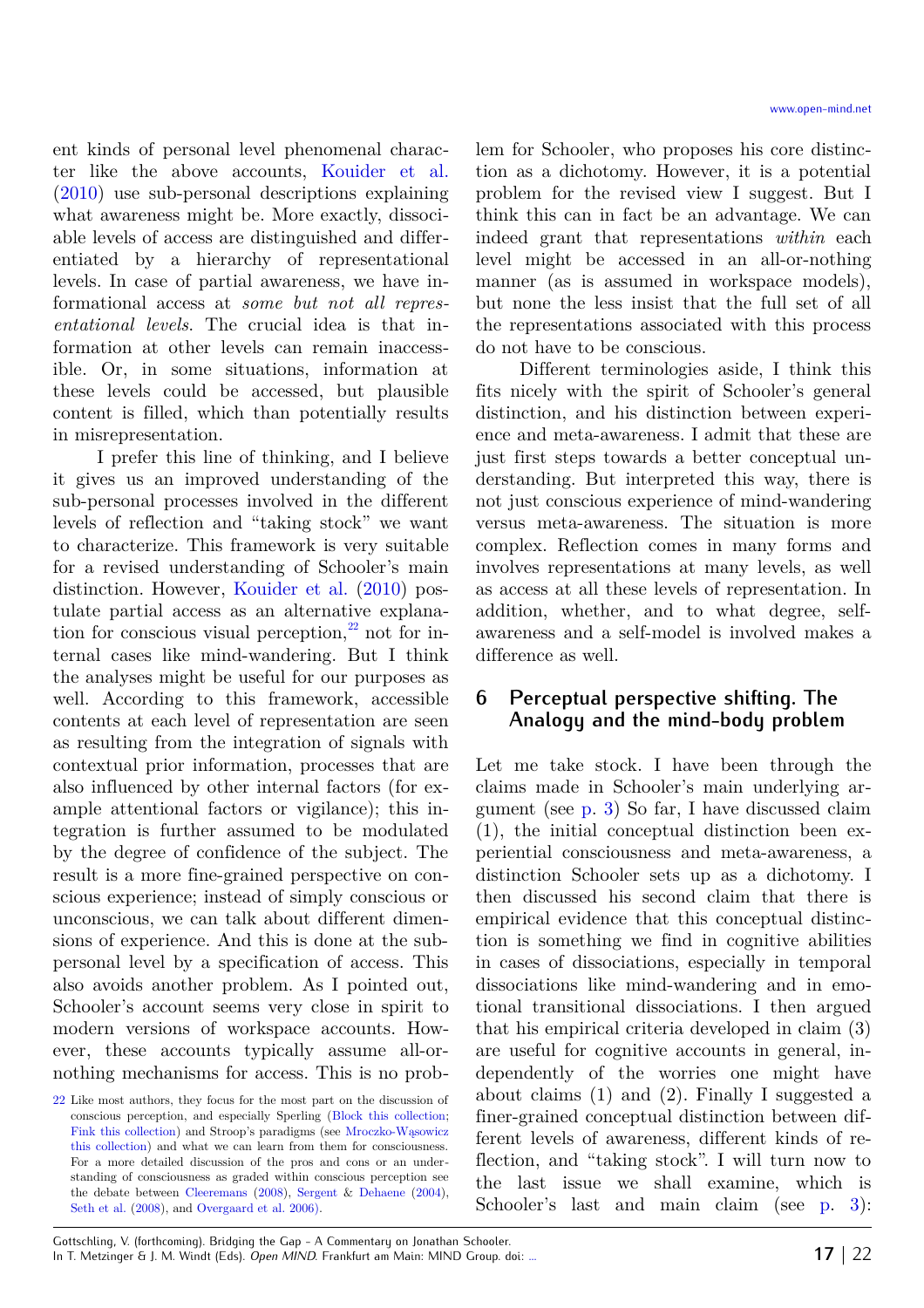Schooler claims that this can be used for a new theoretical and ontological framework for studying consciousness, and this is the declared goal of the target paper. He claims that his perceptual perspective-shifting analogy, together with insights from the sections before, gives us a new ontological perspective on the mind–body problem, not just a new methodological strategy. I found this section of the paper surprising. In my opinion, it is relatively independent of the main project he undertakes. Schooler starts by describing the main thought experiments in the philosophical literature used to challenge reductive physicalism. $^{23}$  $^{23}$  $^{23}$  He concludes that the main problem with the reductive positions is that it needs to "reject" those aspects of first person experience "that are not readily handled by a third-person account" [\(Schooler](#page-21-2) [this](#page-21-2) [collec](#page-21-2)[tion,](#page-21-2) p. 25).

I am not convinced that this is correct. It seems a viable alternative solution to me to just subscribe to the traditional reply, and point to some kind of epistemic gap between the thirdperson approach and the first-person approach instead of an ontological one. One can admit that there is a gap, but it is an explanatory gap between physical processes and conscious experience. One could even state that the gap may be uncloseable in principle, but that consciousness is nonetheless physical [\(Levine](#page-20-28) [1983\)](#page-20-28). That is, there is an epistemological gap, but no ontological gap. That we intuitively see a gap might be true; it does not follow that there actually *is* a gap in what exists. All one can conclude is that, epistemologically, there is gap. In addition, our intuitions might simply be wrong: we might be "innate dualists" and that this is the reason why to so frequently slip back in dualist talk (despite knowing better; [Papineau](#page-21-29) [2011\)](#page-21-29). That is the real reason why commonsense intuition pumping thought experiments work so

<span id="page-17-0"></span>23 However, this section of the target paper goes beyond the discussion of the well-known traditional arguments from the phikosophical debate, including the explanatory gap argument, the Mary argument, and others. Schooler adds a section on the phenomenon of time experience and reductive accounts that explain time. I found the last example very inspiring, because in contrast to the other arguments it is not just based on thought experiments. However, the implications of this for my purposes here do not matter; they are used as a intuition punp to appeal to the necessity of a meta-level, so I cannot cover this aspect in this commentary.

well. According to this view, the feeling that some part of reality is "left out", i.e., the "explanatory gap", arises only because we simply cannot stop ourselves thinking about the mind– brain relation in a dualist way, though this is actually the wrong thing to do. One can be a reductive physicalist without having to reject the phenomenon of conscious experience, despite the fact that we cannot (yet) reduce it or have proper explanations available as to why we experience certain phenomena the way we do. We can experience a gap, have the intuition that something is "left out", and nonetheless that very intuition might very well be wrong. I simply do not see the need for Schooler's solution, the postulation of a new realm, that gives rise to both the physical and subjective reality.

I am also not sure about the meaning of the perceptual perspective-shifting analogy itself. Because it rests on a purely metaphorical use of "perspective", the analogy does not go through. Perceptual perspective-shifting happens at a personal level, moreover, shifting *experience* at the personal level. The supposedly analogous case occurs at the level of theories or accounts, which emphasize either the first- or third-person perspective. But individual experiences differ in principle from the focus certain theories have. Schooler suggests that the resolution of the conflicting perspectives lies in a meta-perspective that acknowledges the existence and irreducibility of both, even though both are somehow equally valid, such that the solution to this tension is a new realm, a metaperspective which gives us a "higher-order outlook" [\(Schooler](#page-21-2) [this collection,](#page-21-2) p. 26). However, Schooler agrees "that [i]t is easier to recognize the need for a meta-perspective than to identify precisely what such a view might be" [\(Schooler](#page-21-2) [this](#page-21-2) [collection,](#page-21-2) p. 26). He admits the character of the introduced meta-perspective is "speculative and highly underspecified" [\(Schooler](#page-21-2) [this](#page-21-2) [collection,](#page-21-2) p. 28) but thinks that it has intuitive appeal. He also concedes that this is the most speculative part of the paper. I must admit that I struggle with the concept. I fail to see the intuitive appeal. Mostly because it eludes my understanding what the proposed meta-perspective might be and how it is help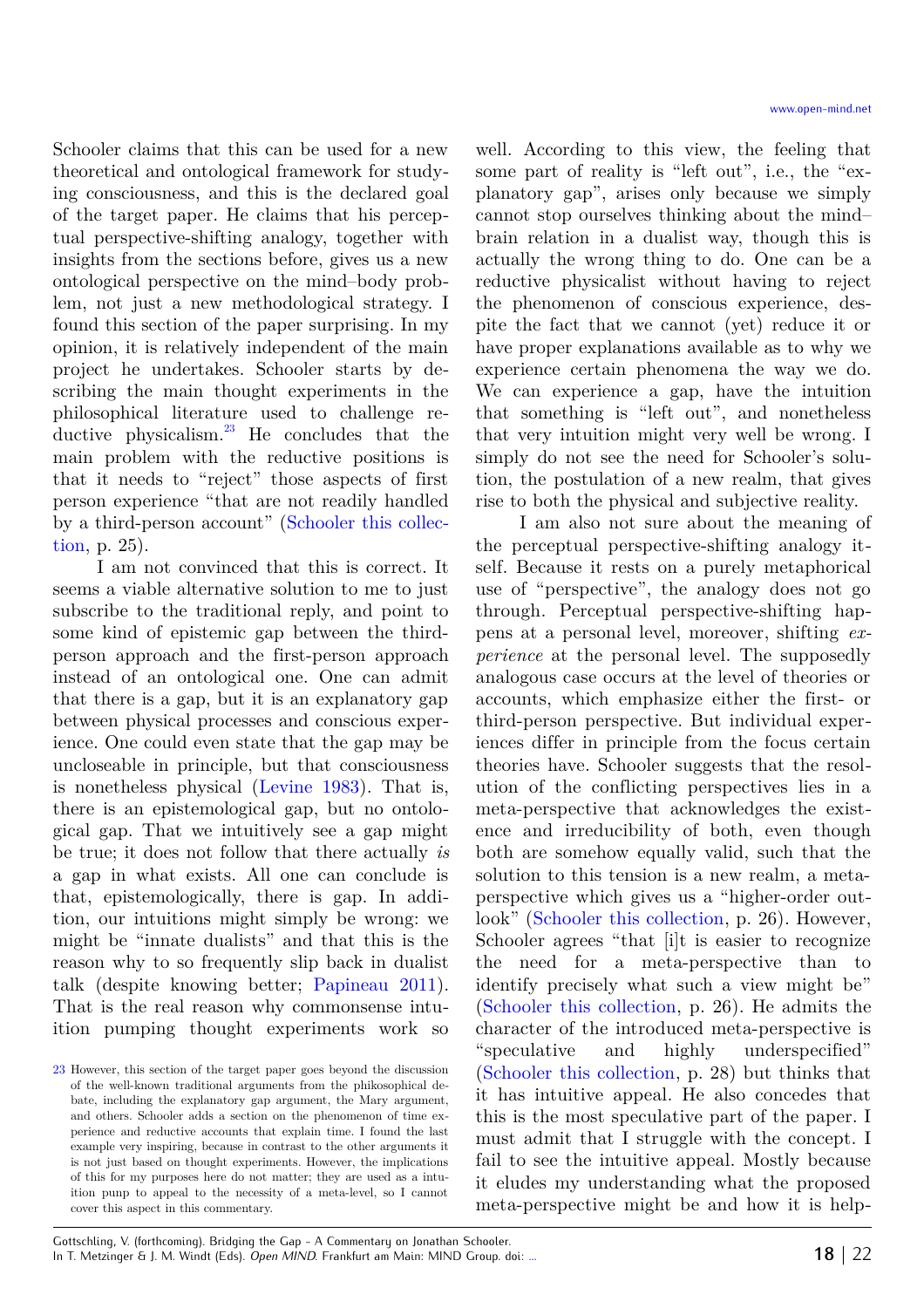ful despite acknowledging our commonsense intuition, not at an epistemological but an ontological level. As a result, I do not find it explanatory. Moreover, it does not follow from the analogy. For an argument by analogy one needs properties shared by both parts of the analogy. Even if we admit that in perceptual perspective-shifting both personal-level interpretations of an ambiguous figure are equally valid, it does not seem to follow that the firstperson perspective and the third-person perspective in *strategies to study consciousness* require a meta-perspective not identical with either of these perspectives. Both the cases seem to have only one thing in common, "persepective shifting". But "perspective" is used purely metaphorical in the second case. Moreover, bridging the first- and third-person perspectives seems to be an epistemic challenge. But from an epistemic observation or claim an ontological claim does not follow. Even if we admit an epistemic gap and agree that we cannot help but see an explanatory gap in all these cases, the postulation of an independent higher-order meta-level, an ontological claim, is not well supported. In addition,

both of these issues, the ontological as well as the epistemological claim, differ from the methodological approach defended by Schooler. To summarize, in my opinion this section, and the preferences regarding solutions of the mind–body problem, are conceptually relatively independent from the main project, which I take to be the development of a useful strategy to study consciousness and mind-wandering. Schooler's strategy might be helpfully independently of whether one is a reductive or non-reductive physicalist. I think that such a methodological reading of his approach strengthens the project, because it disassociates it from a completely different issue.

# **7 Conclusion**

Having noted the initial plausibility of the general outline of Schooler's account, I pointed out some problems and expressed some general reservations about its scope. First, I argued that the postulation of a third kind of conscious but not accessed or reflected state is not justified. As a result, the account is too narrow, because one of the underlying general assumptions is not justified. This assumption causes a number of problems and a few misunderstandings. However, the assumption seems conceptually independent of the main project, which is to allow us to bridge the gap between first- and third-person criteria for consciousness. I suggested that the main distinction is underspecified and needs further clarifications of the elements involved: access, reportability, and levels of awareness.

Second, although it is tempting to attribute a first-order account to Schooler, a more convincing alliance would actually be certain functional accounts, especially higher-order accounts and global workspace accounts. And I argued that we should replace the introduced dichotomy by a finer-grained distinction of different kinds of meta-cognitive processes and meta-reflections in several dimensions.

In discussing support for the underlying conceptual framework, I then argued that the evidence offered is actually about complex cases. As exciting as the empirical results are, they seem not to be about individual states, but rather about the connection between many states or even the stream of consciousness. The project is about creature consciousness, not state consciousness—though the initial distinction suggests otherwise. This is the first result of my commentary.

I would suggest giving up the idea that the account offers a new meta-perspective, which for Schooler is a preferable alternative to reductive physicalist accounts. I do not think there is a need for this ontological element in his account, and it does not seem to fit with the rest of the methodological project. In addition, the claim seems independent of the rest of the project and there are reductive accounts available that fit very nicely with his project. This is the second result.

In essence I suggested a few conclusions and recommendations, mostly based on conceptual considerations, which clarify and strengthen the main project, with which I sympathize.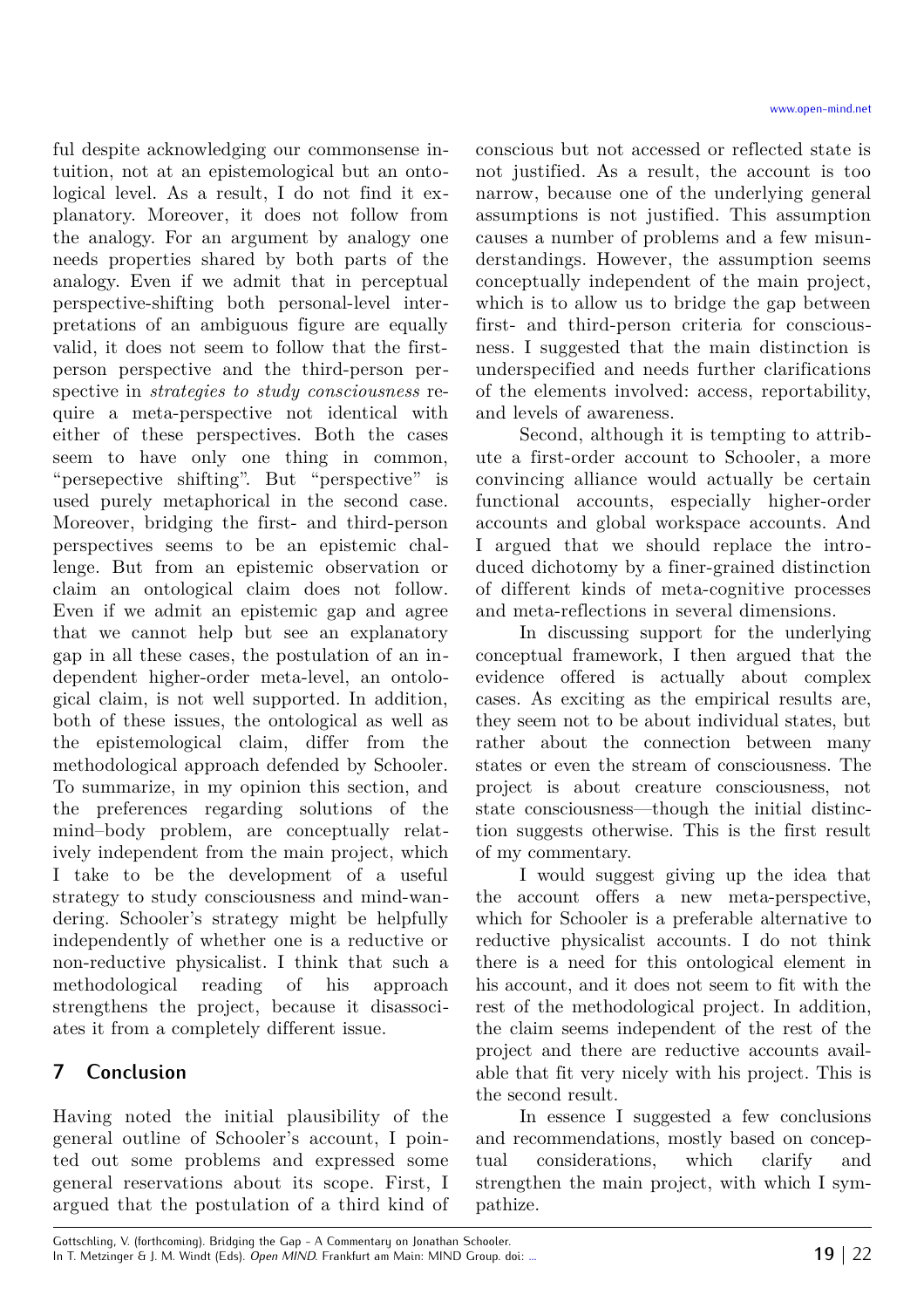- 1. We keep many main insights of the paper:
	- a) The account is still be a cognitive account, and we allow that cognitive factors help to get a grasp on consciousness; the project is still to bridge the gap between the firstand third-person perspective.
	- b) We also keep the insight that further processing and certain kinds of further processes might either change the state itself and/or the state's content. But we acknowledge that we need to consider the embeddedness of the state to determine the experience. In other words, we focus on processes and phenomena, instead of individual states. This allows Schooler to associate his project with either a hybrid account or a version of a functional account, more specifically a workspace account or higher-order account. Which in turn helps to specify the dimensions of meta-processing in more detail and get a better grasp of the necessary conceptual clarifications. Nonetheless, we still see meta-awareness and consciousness as distinct phenomena. I take this to be the driving idea in his initial distinction.
	- c) The proposed list of potential criteria is still extremely useful, since it helps to determine these very reflective dimensions and factors, which determine both experience and the activities of the mind. For example, the behavioral criteria<sup>[24](#page-19-0)</sup> will be caused by these very meta-processes, which we try to identify in more detail.
	- d) Finally, we keep the insight that factors accessible through the third-person perspective can give us insight into what is going on in the mind, as well as in conscious processes.
- 2. The remaining task, then, is to specify the aspects and dimensions that are relevant, and the kinds of meta-processes, access, or reflection in question. I suggested building blocks for an improved taxonomy of different kinds of reflections and "taking stock". I suggested that awareness itself might come in degrees and at different levels of representation. By

distinguishing dissociable levels of access differentiated at hierarchical representational levels, we allow for partial awareness. In effect, this allows for a fine-grained perspective on conscious experience. Instead of just unconscious, conscious, and a meta-reflective level of awareness, we have different dimensions of experience. And this is done at the sub-personal level by a specification of the term "access". But we should restrain from simply postulating a third category, namely a state that is unaccessed (or un-accessible) but conscious, thereby avoiding the problems associated with the postulation of this third category. The resulting finer-grained taxonomy allows an improved understanding of how exactly meta-awareness and conscious experience differ. Of course there is a price to pay if we accept this change of focus. While we can still claim that the criteria give an insight into what is going on *in the mind*, "the mind" includes unconscious states, conscious states, and several levels of re-representational processes.

There are a number of advantages of a view like this. First, it is not in conflict with some of the most promising candidates for philosophical theories of consciousness. Moreover, one can still account for the similarity of an unconscious state and its conscious counterpart. And third, one can keep the initial idea behind Schooler's distinction between the experienced state and a meta-reflective level of awareness of "knowing that one is in this state", but would substitute it with a finer-grained conceptual framework of multiple differences among several dimensions.

Gottschling, V. (forthcoming). Bridging the Gap - A Commentary on Jonathan Schooler. In T. Metzinger & J. M. Windt (Eds). *Open MIND*. Frankfurt am Main: MIND Group. doi: [...](http://dx.doi.org/...) **20** | 22

<span id="page-19-0"></span><sup>24</sup> For example in the the discussion of emotions [p. 13.](#page-12-1)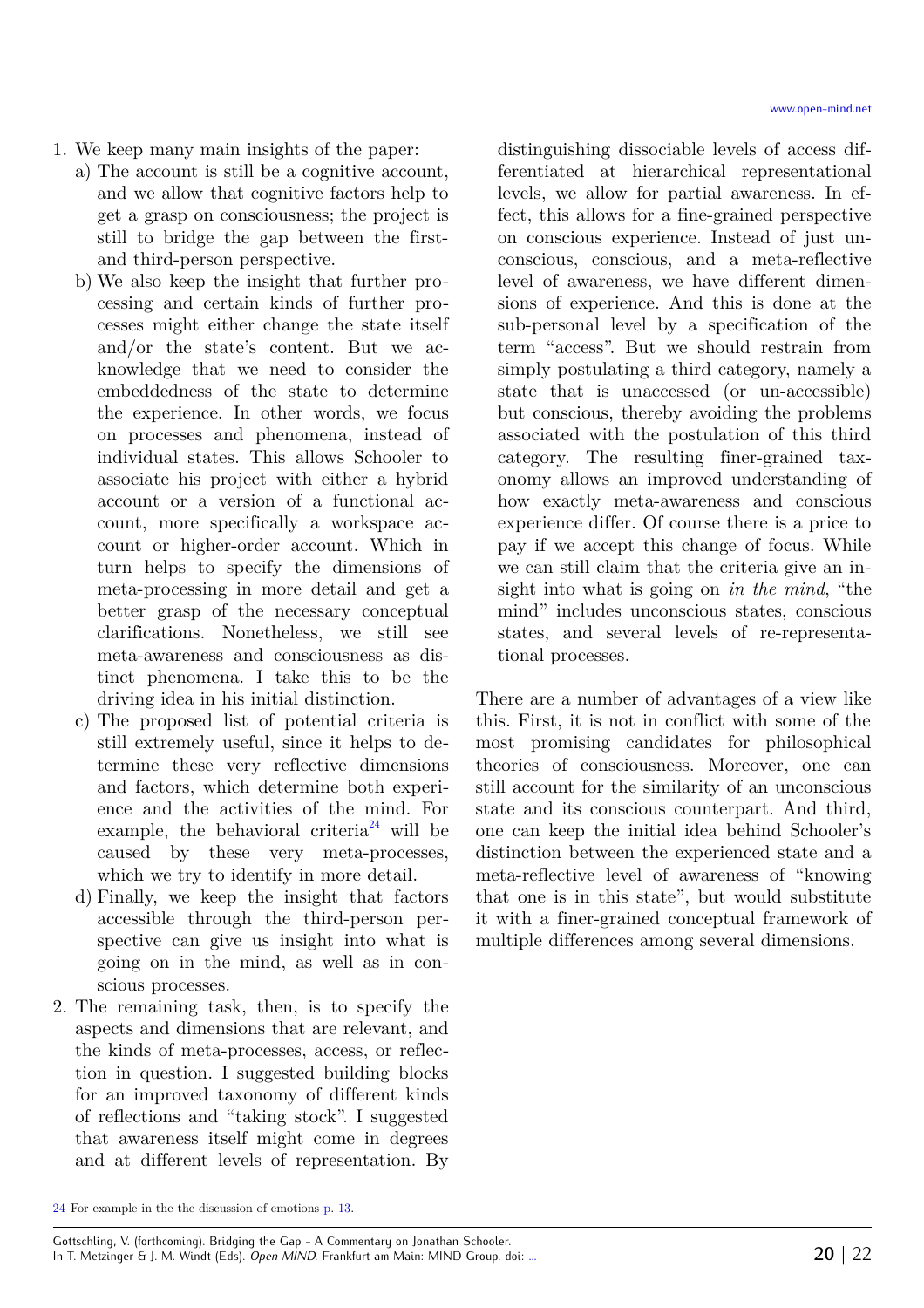#### **References**

<span id="page-20-16"></span>Baars, B. J. (1988). *A cognitive theory of consciousness.* Cambridge, UK: Cambridge University Press.

<span id="page-20-15"></span> (1996). *In the theater of consciousness: The workspace of the mind.* New York, NY: Oxford University Press.

- <span id="page-20-9"></span>Bayne, T. & Montague, M. (Eds.) (2011). *Cognitive phenomenology.* New York, NY: Oxford University Press.
- <span id="page-20-13"></span>Block, N. (2005). Bodily sensations as an obstacle for representationalism. In M. Aydede (Ed.) *Pain. New essays on its nature and the methodology of its study* (pp. 137- 142). Cambridge, MA: MIT Press.
	- (2011). Perceptual consciousness overflows cognitive access. *Trends in Cognitive Sciences*, *15* (12), 567- 575. [10.1016/j.tics.2011.11.001](http://dx.doi.org/10.1016/j.tics.2011.11.001)
- <span id="page-20-27"></span><span id="page-20-2"></span> $\sim$  (2015). The puzzle of perceptual precision. In T. Metzinger & J. M. Windt (Eds.) *Open MIND*. Frankfurt a. M., GER: MIND Group.
- <span id="page-20-12"></span>Boyd, R. (1999). Kinds, complexity and multiple realization. *Philosophical Studies*, *95* (1/2), 67-98.
- <span id="page-20-23"></span>Braddon-Mitchell, D. & Jackson, F. (2007). *Philosophy of mind and cognition.* Oxford, UK: Blackwell.
- <span id="page-20-18"></span>Byrne, A. (2001). Intentionalism defended. *Philosophical Review*, *110* (2), 199-240. [10.1215/00318108-110-2-199](http://dx.doi.org/10.1215/00318108-110-2-199)
- <span id="page-20-24"></span>Carruthers, P. (1998). Natural theories of consciousness. *European Journal of Philosophy*, *6* (2), 203-222. [10.1111/1468-0378.00058](http://dx.doi.org/10.1111/1468-0378.00058)
	- (2000). *Phenomenal consciousness.* Cambridge, UK: Cambridge University Press.
- <span id="page-20-22"></span><span id="page-20-20"></span> (2005). Conscious experience versus conscious thought. In P. Carruthers (Ed.) *Consciousness: Essays from a higher-order perspective*. Oxford, UK: Oxford University Press.
- <span id="page-20-11"></span>Carruthers, P. & Veillet, B. (2011). The case against cognitive phenomenology. In T. Bayne & M. Montague (Eds.) *Cognitive phenomenology* (pp. 35-56). New York, NY: Oxford University Press.
- <span id="page-20-25"></span>Cleeremans, A. (2008). Consciousness: The radical plasticity thesis. *Frontiers in Psychology*, *168*, 19-33. [10.1016/S0079-6123\(07\)68003-0](http://dx.doi.org/10.1016/S0079-6123(07)68003-0)
- <span id="page-20-5"></span><span id="page-20-1"></span>Cohen, M. A. & Dennett, D. C. (2011). Consciousness cannot be separated from function. *Trends in Cognitive Sciences*, *15* (8), 358-364. [10.1016/j.tics.2011.06.008](http://dx.doi.org/10.1016/j.tics.2011.06.008)
	- (2012). Response to Fahrenfort and Lamme: Defining reportability, accessibility and sufficiency in conscious awareness. *Trends in Cognitive Sciences*, *16* (3), 139-140. [10.1016/j.tics.2012.01.002](http://dx.doi.org/10.1016/j.tics.2012.01.002)

<span id="page-20-14"></span>Dehaene, S., Changeux, J.-P., Nacchache, L., Sackur, J. & Sergent, C. (2006). Conscious, preconscious, and subliminal processing: A testable taxonomy. *Trends in Cognitive Sciences*, *10* (5), 204-211. [10.1016/j.tics.2006.03.007](http://dx.doi.org/10.1016/j.tics.2006.03.007)

<span id="page-20-7"></span>Dretske, F. (1993). Conscious experience. *Mind*, *102* (406), 263-283.

- <span id="page-20-6"></span>Fahrenfort, J. J. & Lamme, V. A. F. (2012). A true science of consciousness explains phenomenology. Comment on Cohen and Dennett. *Trends in Cognitive Sciences*, *16* (3), 138-139. [10.1016/j.tics.2012.01.004](http://dx.doi.org/10.1016/j.tics.2012.01.004)
- <span id="page-20-26"></span>Fink, S. B. (2015). Phenomenal precision and its possible pitfalls: A commentary on Ned Block. In T. Metzinger & J. M. Windt (Eds.) *Open MIND*. Frankfurt a. M., GER: MIND Group.
- <span id="page-20-19"></span>Gennaro, R. J. (1996). *Consciousness and self-consciousness: A defense of the higher-order thought theory of consciousness.* Amsterdam, NL: John Benjamins.
- <span id="page-20-10"></span>Grush, R., Jaswal, L., Knoepfler, J. & Brovold, A. (2015). Visual Adaptation to a Remapped Spectrum. In T. Metzinger & J. M. Windt (Eds.) *Open MIND* (pp. 1- 16). Frankfurt a. M., GER: MIND Group.
- (2015). Visual adaptation to a remapped spectrum: Lessons for enactive theories of color perception and constancy, the effect of color on aesthetic judgments, and the memory color effect. In T. Metzinger & J. M. Windt (Eds.) *Open MIND*. Frankfurt a. M., GER: MIND Group.
- <span id="page-20-4"></span>Jackendoff, R. S. (1987). *Consciousness and computational mind.* Cambridge, MA: MIT Press.
- <span id="page-20-0"></span>Kouider, S., de Gardelle, V., Sackur, J. & Dupoux, E. (2010). How rich is consciousness? The partial awareness hypothesis. *Trends in Cognitive Sciences*, *14* (7), 301-307. [10.1016/j.tics.2010.04.006](http://dx.doi.org/10.1016/j.tics.2010.04.006)
- <span id="page-20-21"></span>Kouider, S., Sackur, J. & de Gardelle, V. (2012). Do we still need phenomenal consciousness? Comment on Block. *Trends in Cognitive Sciences*, *16* (3), 140-141. [10.1016/j.tics.2012.01.003](http://dx.doi.org/10.1016/j.tics.2012.01.003)
- <span id="page-20-17"></span>Kriegel, U. (2009). *Subjective consciousness: A self-representational theory.* Oxford, UK: Oxford University Press.
- <span id="page-20-3"></span>Lamme, V. (2003). Why visual attention and awareness are different. *Trends in Cognitive Sciences*, *7* (1), 12- 18.
- <span id="page-20-28"></span>Levine, J. (1983). Materialism and qualia: The explanatory gap. *Pacific Philosophical Quarterly*, *64*, 354-361.
- <span id="page-20-8"></span>Lycan, W. (1996). *Consciousness and experience.* Cambridge, MA: MIT Press.

Gottschling, V. (forthcoming). Bridging the Gap - A Commentary on Jonathan Schooler. In T. Metzinger & J. M. Windt (Eds). *Open MIND*. Frankfurt am Main: MIND Group. doi: [...](http://dx.doi.org/...) **21** | 22